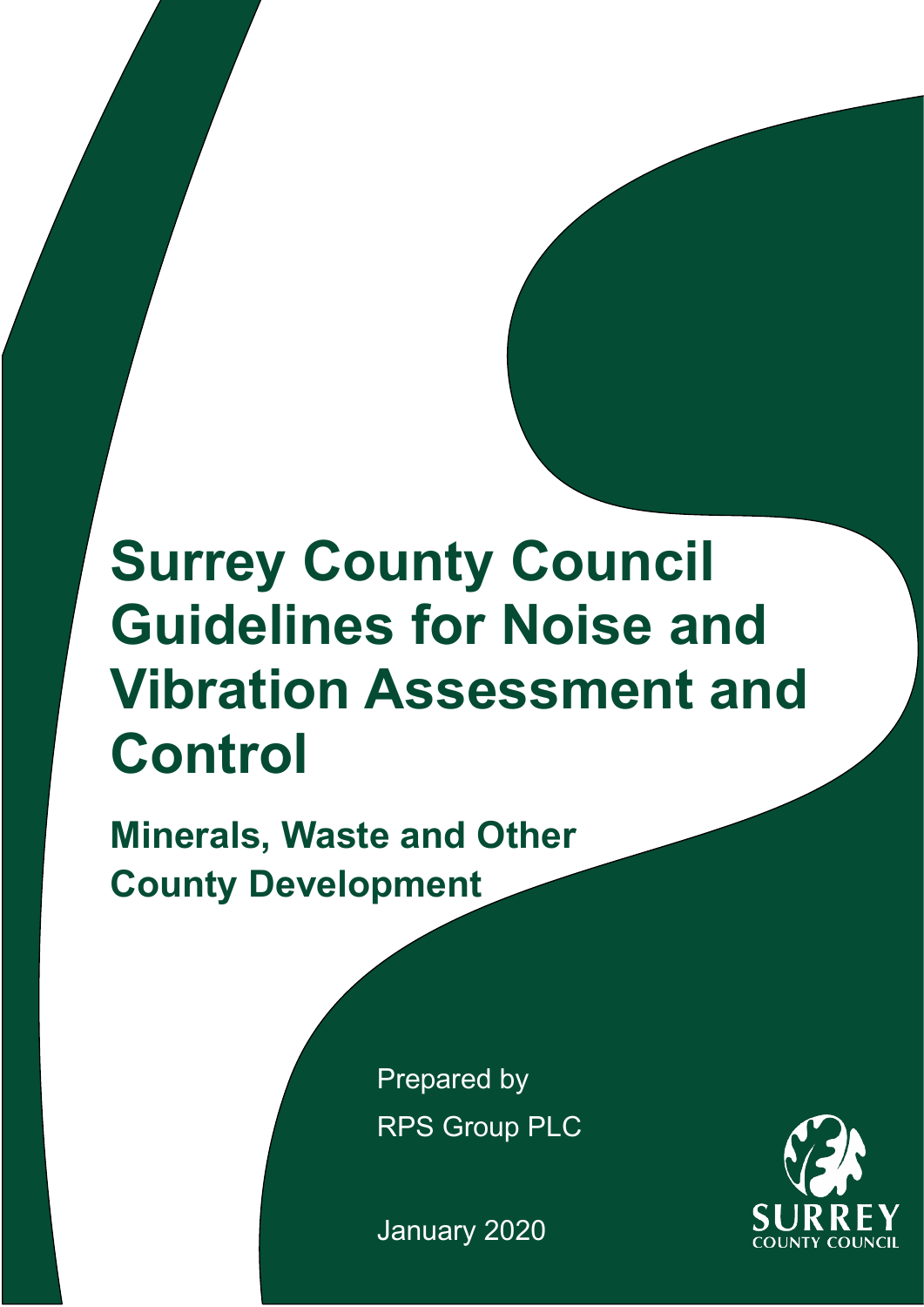# **DISCLAIMER**

RPS has used reasonable skill and care in completing this work and preparing this report, within the terms of its brief and contract and taking account of the resources devoted to it by agreement with the client. We disclaim any responsibility to the client and others in respect of any matters outside the stated scope. This report is confidential to the client and we accept no responsibility to third parties to whom this report, or any part thereof, is made known. The opinions and interpretations presented in this report represent our reasonable technical interpretation of the data made available to us. RPS accepts no responsibility for data provided by other bodies and no legal liability arising from the use by other persons of data or opinions contained in this report.

Except for the provision of professional services on a fee basis, RPS does not have a commercial arrangement with any other person or company involved in the interests that are the subject of this report.

#### **COPYRIGHT © RPS**

The material presented in this report is confidential. This report has been prepared for the exclusive use of the client and shall not be distributed or made available to any other company or person without the knowledge and written consent of the client or RPS.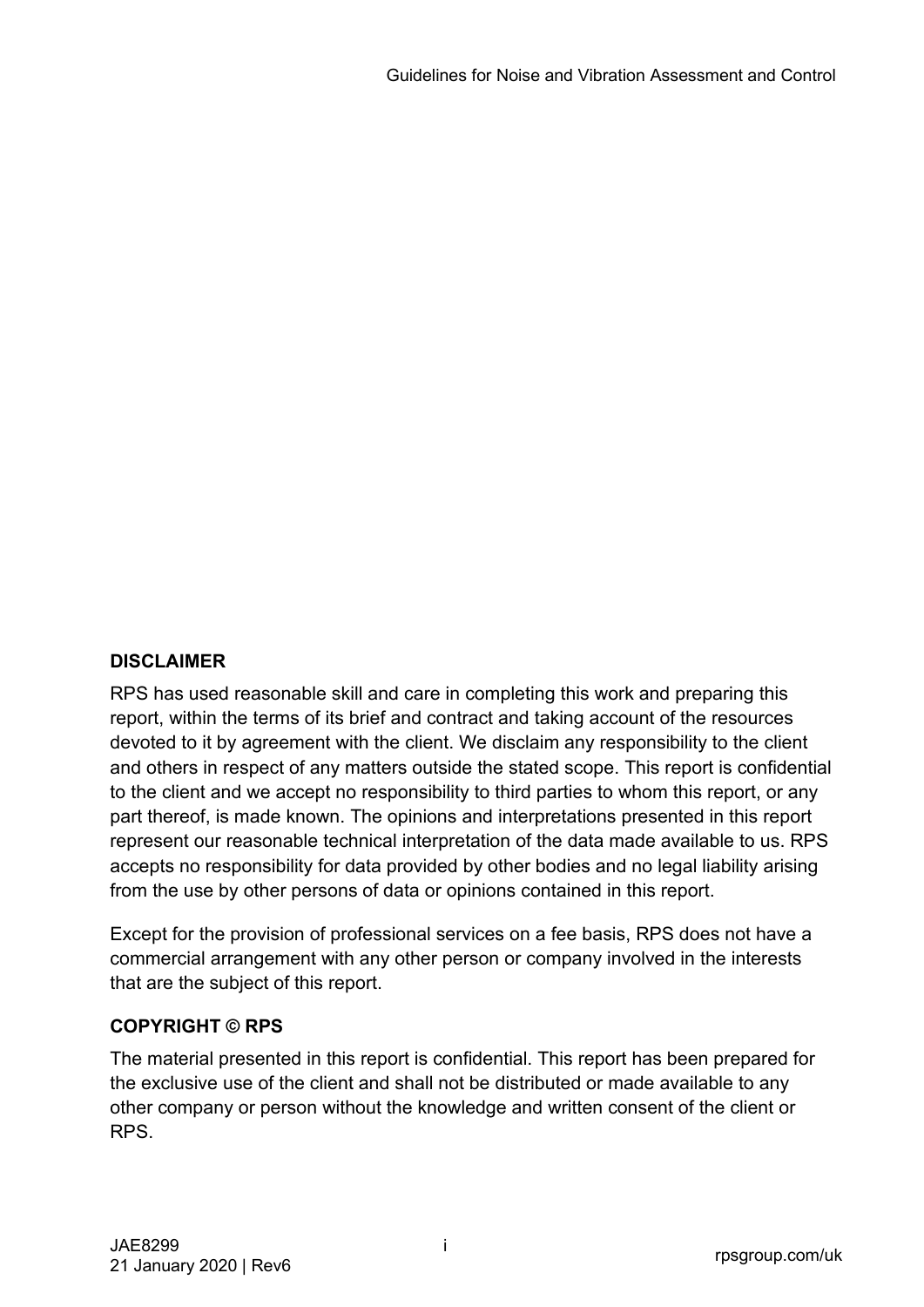# <span id="page-2-0"></span>**Contents**

| <b>Management Plans and Noise and Vibration Monitoring21</b>            |
|-------------------------------------------------------------------------|
|                                                                         |
|                                                                         |
| Operational Noise and Vibration Management Plans for Minerals and Waste |
|                                                                         |
|                                                                         |
|                                                                         |
|                                                                         |
|                                                                         |
|                                                                         |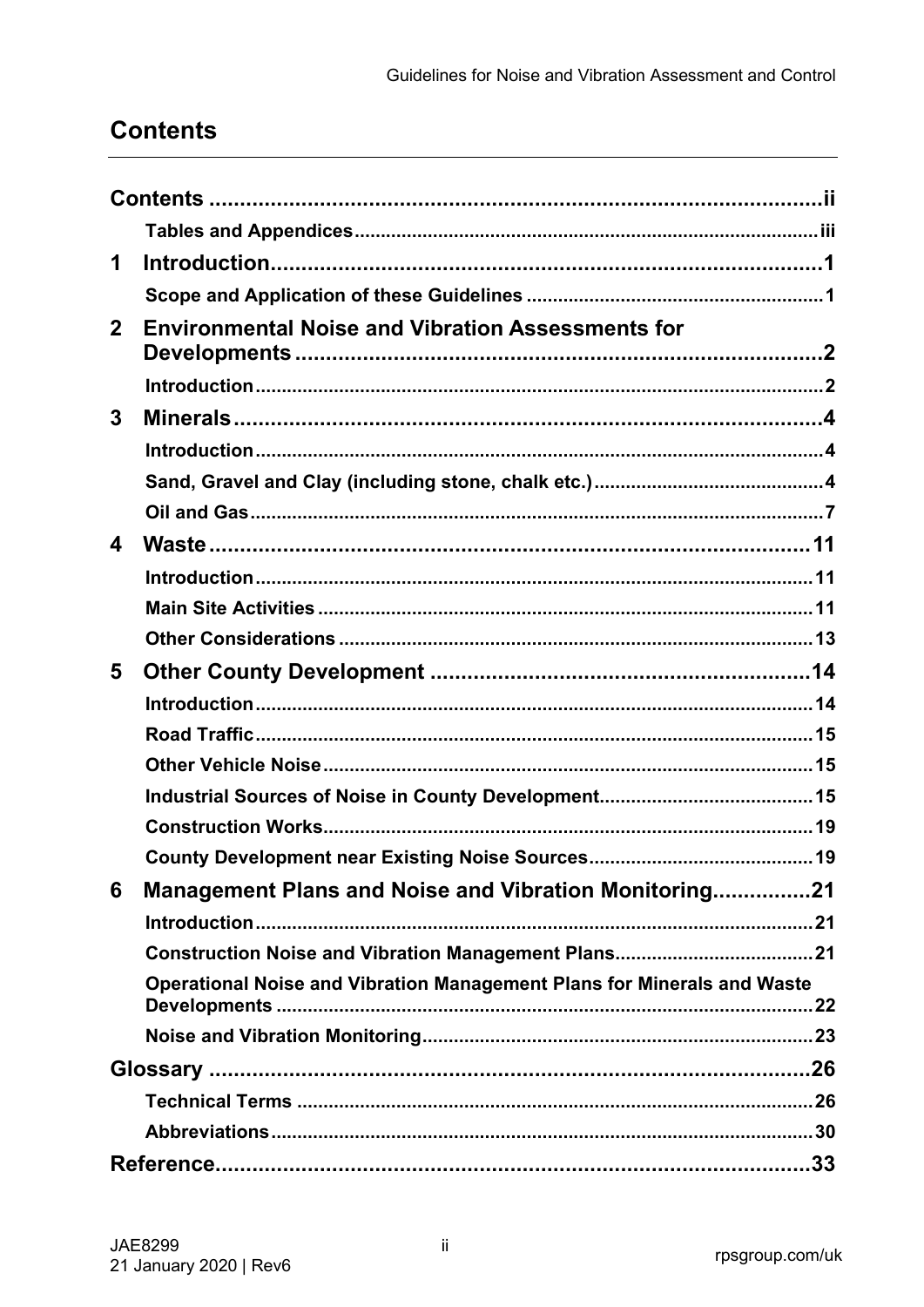# <span id="page-3-0"></span>**Tables and Appendices**

#### **Tables**

| 5.1 DMRB Classification of Magnitudes of Noise Impacts in the Long Term      | 15 |
|------------------------------------------------------------------------------|----|
| 5.2 Noise Limits for Playing Fields/Multi-Use Games Areas (MUGAs)/Play Areas | 18 |

## **Appendices**

Appendix A: National Policy, Guidance and British Standards (separate document)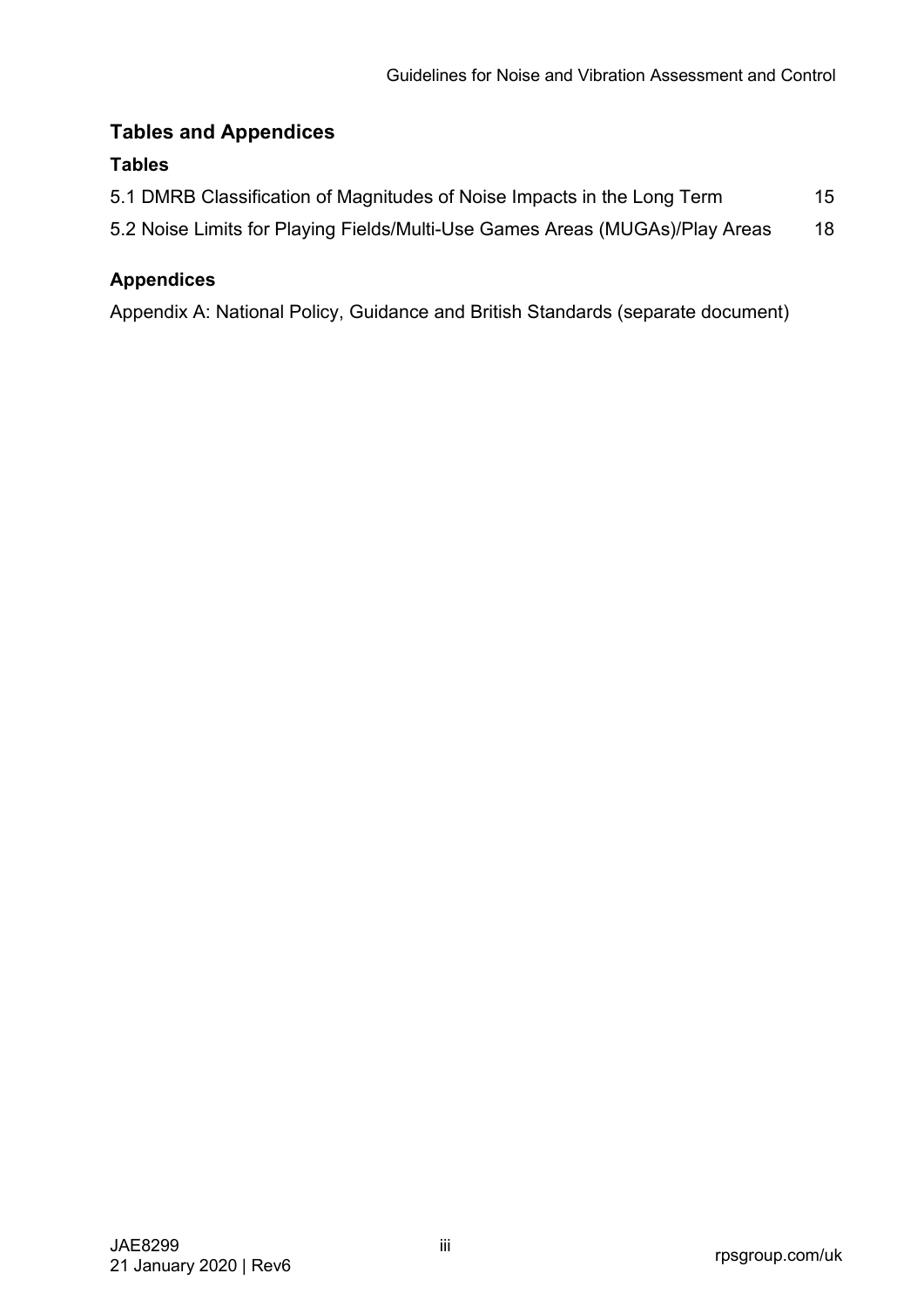# <span id="page-4-0"></span>**1 Introduction**

# **Scope and Application of these Guidelines**

- <span id="page-4-1"></span>1.1 Surrey County Council as the County Planning Authority (CPA) deals with planning applications for minerals, waste and for other County developments, such as schools. The CPA needs to ensure that noise (including vibration) from new development does not have an unacceptable adverse effect on the natural environment, human health or quality of life. Therefore, it is important that the CPA has careful regard to noise impacts when determining planning applications. To assist in the assessment of noise impacts from development proposals, the County Council has produced these Guidelines for Noise and Vibration Assessment and Control.
- <span id="page-4-2"></span>1.2 These Guidelines replace the CPA's previous Guidelines for Noise Control: Minerals and Waste Disposal [[1\]](#page-36-1), which were published in September 1994 and have been widely used since for the assessment and control of noise from minerals working and waste disposal sites. There have been substantive changes in national noise policy, guidance and standards over recent years since the publication of the previous Guidelines and these are referenced in the appropriate sections of this document.
- 1.3 The scope of these revised Guidelines has also been widened to cover other countywide developments of interest, which fall within the CPA's responsibilities, e.g. some roads, industrial noise sources in County developments, schools and construction works associated with County developments.
- 1.4 The content of these Guidelines is not exhaustive and the reader should refer to the relevant documents referenced herein for further and more detailed information on the requirements, limitations and applications of the various criteria, methodologies, guidance and policies.
- 1.5 A glossary of technical terms and acronyms is provided at the end of this document and a summary of relevant national policy, guidance and British Standards is provided in Appendix A.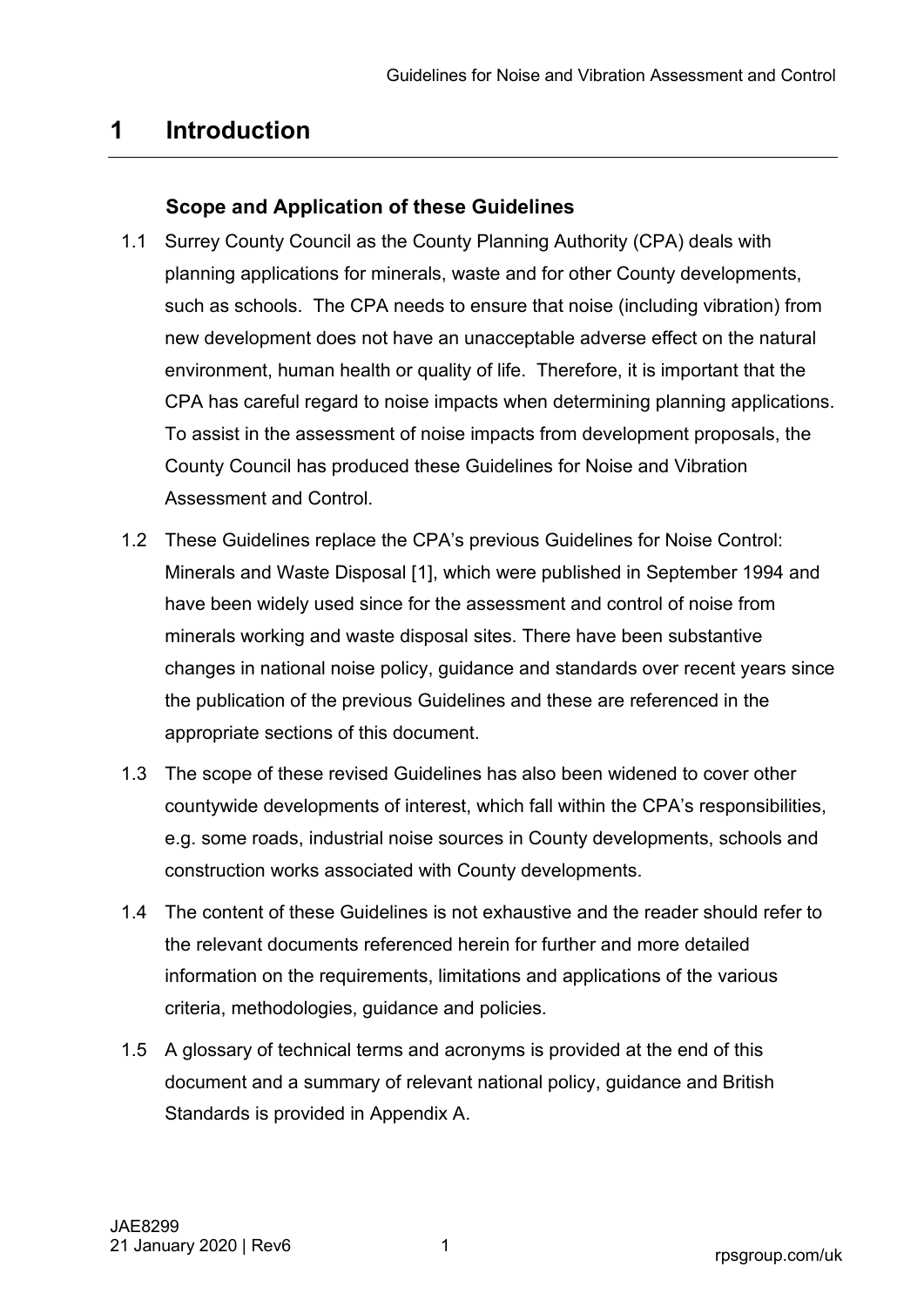# <span id="page-5-0"></span>**2 Environmental Noise and Vibration Assessments for Developments**

#### **Introduction**

- <span id="page-5-1"></span>2.1 Excessive noise and/or vibration from a development can cause loss of amenity for residents within the vicinity and other noise sensitive uses including but not limited to educational establishments, hospitals, care homes, offices and public recreation areas. Therefore, noise and vibration are important considerations in the determination of planning applications and, where noise and/or vibration issues are likely to arise, these should be identified at an early stage in the process.
- 2.2 The types of development within the County that have the potential to generate noise include: minerals sites; oil and gas sites including exploratory wellsites; waste sites including waste disposal facilities, material recovery facilities (MRFs), waste transfer facilities, energy from waste (EfW) facilities, anaerobic digestion facilities and energy facilities (i.e. gas extraction and power generation from landfill); new roads infrastructure, or modifications to existing road infrastructure; sports pitches and multi use games areas (MUGAs); mechanical plant for schools, fire stations or any other type of development; construction from any site and other industrial uses.
- 2.3 The types of development within the County that have potential to generate vibration include: minerals sites; oil and gas sites including exploratory wellsites; some waste sites (as listed above); and some constructions works including piling, tunnelling, blasting and use of vibratory plant and equipment.
- 2.4 In addition to the above, some development is noise sensitive and would require an assessment of existing sources of noise to ensure that the site chosen is suitable for development for this use. The main example of this within the County is schools and other educational uses. Existing sources of vibration are unlikely to be an issue for developments within the County.
- <span id="page-5-2"></span>2.5 Where a noise and/or vibration assessment is required, this should be carried out by a suitably qualified and experienced specialist [[2\]](#page-36-1). The information required for the assessment will vary depending upon whether the assessment is a stand-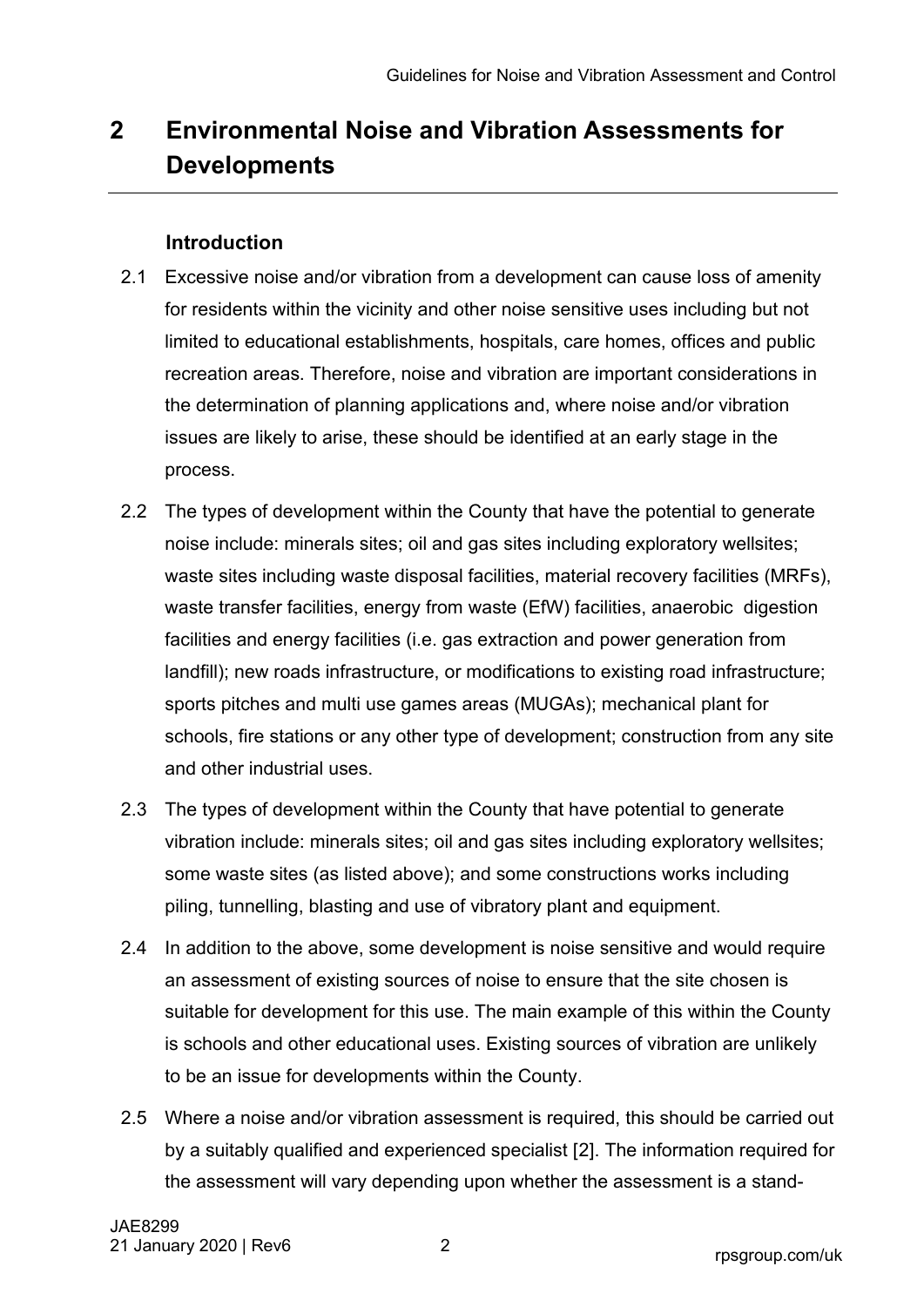alone noise and/or vibration impact assessment (NVIA), or an assessment required under the Environmental Impact Assessment (EIA) regulations. Further details of the required information is provided within the Technical Appendix to this document.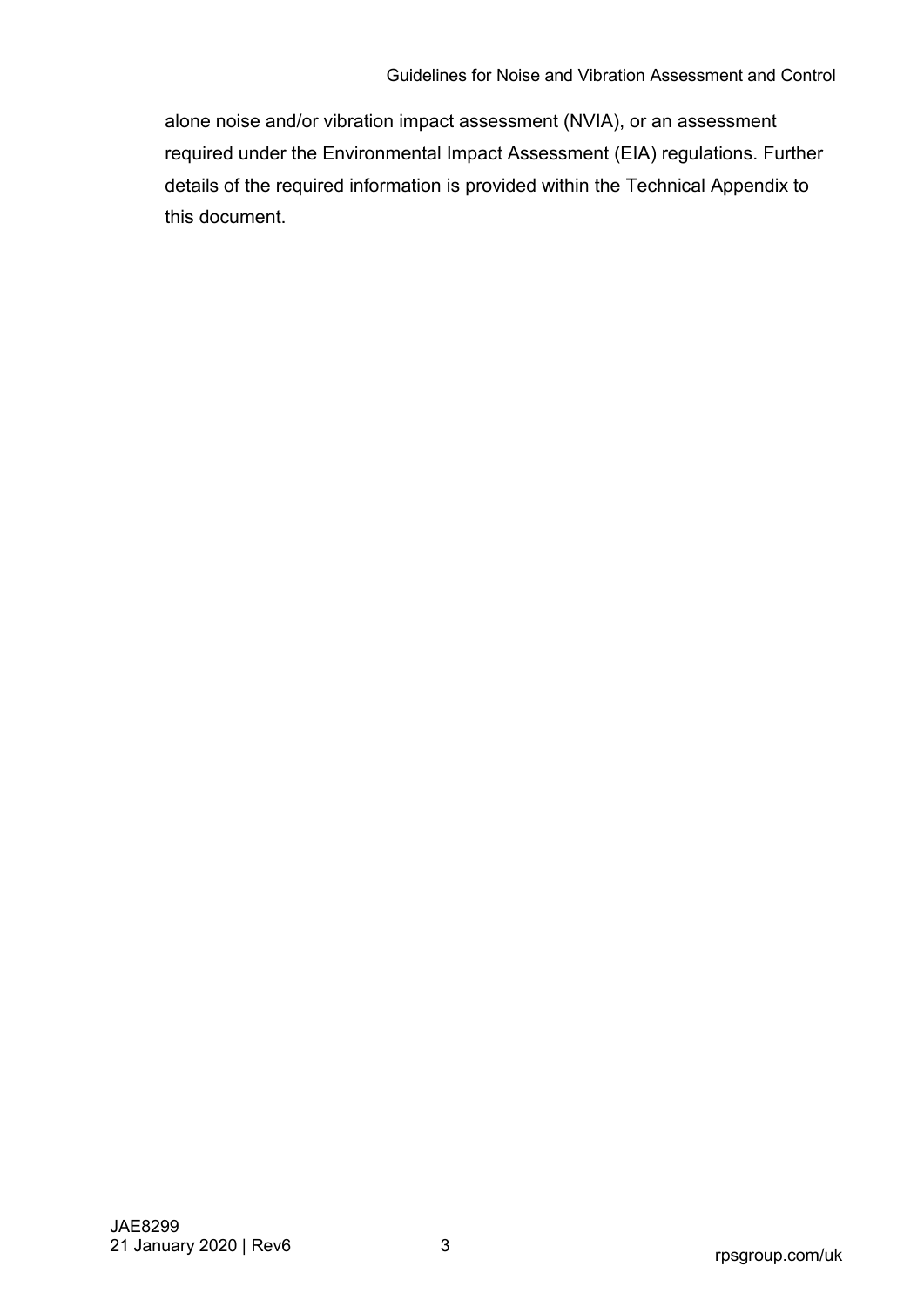# <span id="page-7-0"></span>**3 Minerals**

# **Introduction**

<span id="page-7-1"></span>3.1 The preparation of the ground and the extraction of minerals can result in noise and vibration effects and the potential sources are described below. Noise is the main consideration as vibration levels, except where blasting is required for hard rock quarries, rarely propagates beyond the site boundary.

# <span id="page-7-2"></span>**Sand, Gravel and Clay (including stone, chalk etc.) Introduction**

3.2 Minerals working and associated use of plant and equipment can involve a range of potential noise and vibration generating activities including: soil, subsoil and over burden stripping; the construction and removal of soil storage mounds and heaps and noise attenuation bunds; the construction of new landforms; the extraction, processing and exporting of minerals; and the construction and use of haul roads. This working is categorised and described further below.

# **Site Preparation**

- 3.3 Typical site activities will include the removal of trees and vegetation and the stripping of soils and overburden which will be stored in soil storage mounds and may be used to create earth bunds to screen the minerals workings and haul routes both visually and acoustically from nearby properties. These activities are generally short-term and associated with each phase of a quarry development.
- 3.4 Initial site preparation and final site restoration normally occur over durations at the start and end of the quarry development but with soil and overburden stripping and bund construction at distinct times during the development of the site as each phase is progressed. The plant normally used is large and powerful in order to complete the tasks in a reasonable period of time. Noise levels may be quite high but noise exposure at any one location will normally be limited to a relatively short period as the site is established and bunds etc. completed. At large sites, it may be possible to maintain views enjoyed by residents by delaying construction of some bunds or removing others before all working has been completed but only where noise effects are acceptable.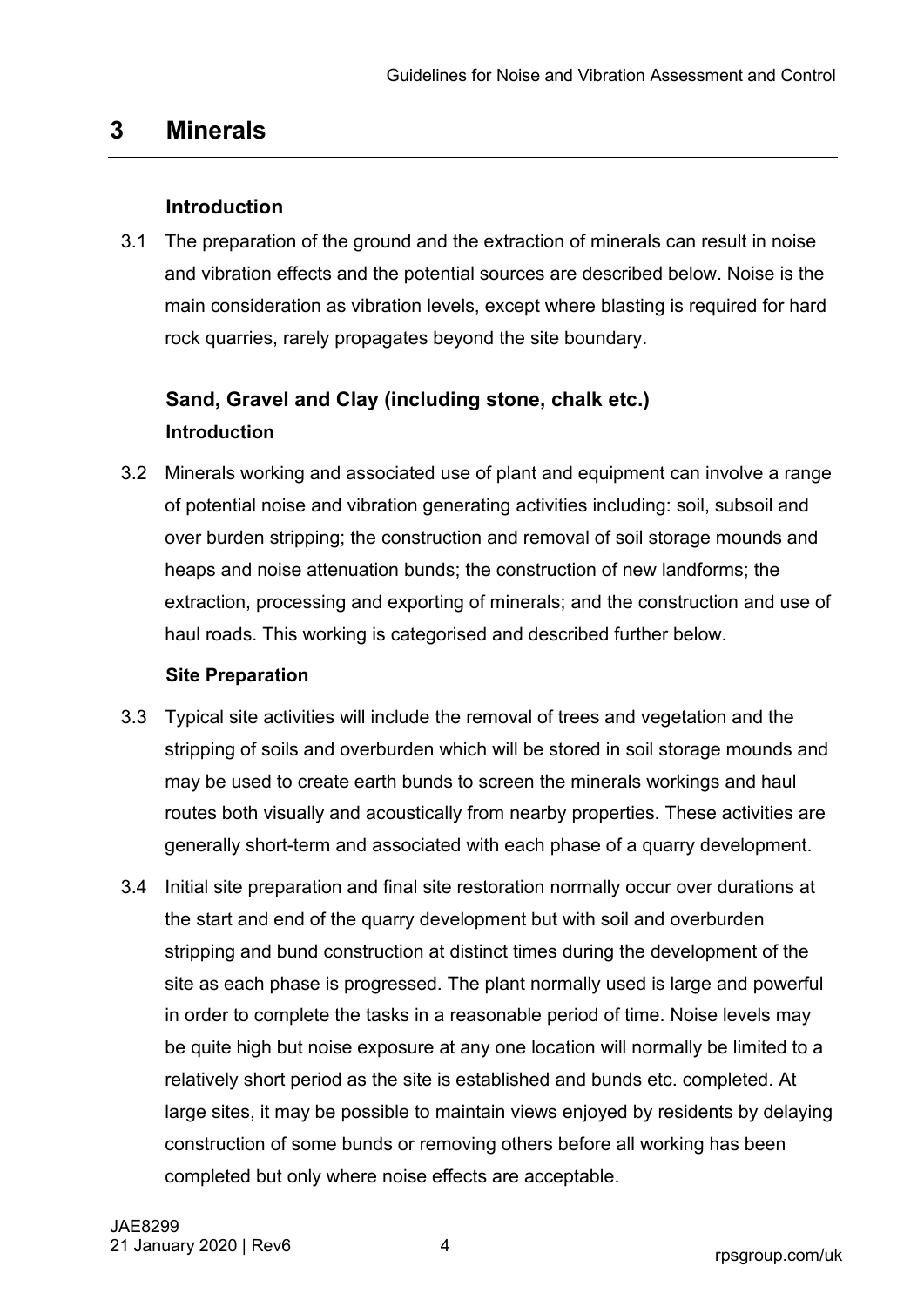3.5 The Government's national Planning Practice Guidance for Minerals (PPG-M) [[3\]](#page-36-1) provides guideline noise limits for minerals working. This guidance allows for an increase in daytime noise limits for a temporary period of up to eight weeks, over a 12 month period, for activities associated with site preparation. The recommended working hours for minerals sites are 07:00 to 19:00 Mondays to Fridays. Recommended noise and vibration limits and further details of the PPG-M are provided in Appendix A.

#### <span id="page-8-0"></span>**Site Operations**

- 3.6 This category of working includes activities associated with longer term extraction of minerals (typically sand and gravel or clay) and their transport to processing plant either on or off-site. Processing plant would include screens to separate grades of sand and gravel and to remove any oversize or reject material. Examples of associated plant include conveyors, excavators, wheeled loaders and dozers and bagging plant. Included within the process would be dump trucks or conveyors delivering material from the working area to the processing area and HGVs exporting material offsite. The PPG-M guidance on noise limits for long term minerals extraction operations at noise sensitive properties is summarised in Appendix A.
- 3.7 Many of these sites will also be subject to backfilling with inert materials and the same noise limits apply to this activity which may occur at the same time as the extraction activity. At certain times, depending on how the phasing operates, you may have a cumulative effects situation where there is site preparation on the next phase and continued minerals extraction and backfilling and/or restoration on the last phase. These cumulative effects need to be considered.

#### **Site Restoration**

3.8 Activities associated with site restoration are generally phased and will produce similar levels of noise and vibration to site preparation. Any acoustic screening provided by soil storage mounds can be lost at this stage of the process as they will be used to re-instate the soils and overburden across the restoration area. Intermittent work over an extended period can be expected for agricultural cultivation and settlement compensation. Restoration is generally to a level approved within the planning consent which may be the same, lower or higher than the original levels.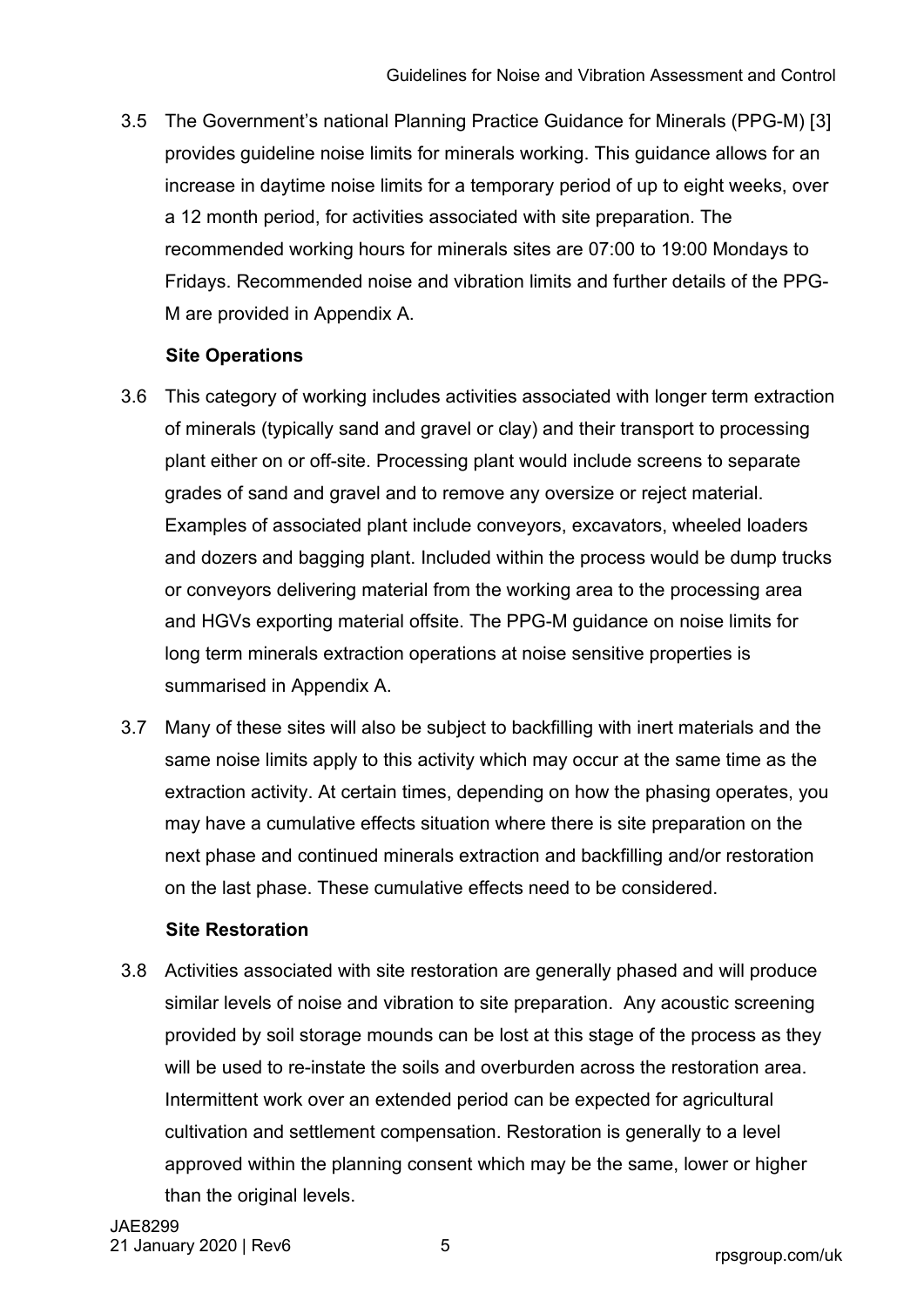#### **Processing and Manufacture**

- 3.9 In addition to the minerals extraction process, a range of processing plant including crushers, graders, screeners, washing plant and concrete batching plant could operate. Brick and other product manufacture could also occur.
- 3.10 The fixed plant used for processing the mineral or manufacturing products will, on most sites, be in place for many years. Its location, type and arrangement should be considered with care from the outset to ensure the minimum environmental noise impact. For instance, noise sources should be kept low and can often be screened by suitably located stockpiles.
- 3.11 For sites that do not include minerals extraction, i.e. separate sites that contain minerals processing plant but with no extraction activity, or where the primary activity is manufacturing with secondary or ancillary minerals activity, it is appropriate to assess the noise impact using criteria in BS 4142:2014 'Methods for rating and assessing industrial and commercial sound' [[4\]](#page-36-1) that are applied to permanent industrial and commercial installations. Further details of the BS 4142:2014 methodology and criteria are provided in Appendix A and Section 4 of this document.

#### <span id="page-9-0"></span>**Hours of Work**

3.12 The hours of work cited above are derived from the national guidance provided in the PPG-M; they therefore represent what may be acceptable in all areas. However, ambient and background noise levels vary significantly throughout the CPA area and throughout the day and night periods. On this basis, the hours of work contained within the PPG-M, as included above, should not be viewed as appropriate for all sites or locations. A later start and/or earlier finish may be necessary if the background and ambient noise levels are very low but this would need to be considered on an individual basis. This should be undertaken by considering what time the background and ambient noise levels rise in the morning and fall in the evening. The presumption should be for shorter hours unless the full 12 hour working period can be allowed without detriment to residential amenity. Any deviation from the hours proposed in the PPG-M should be assessed, explained and justified.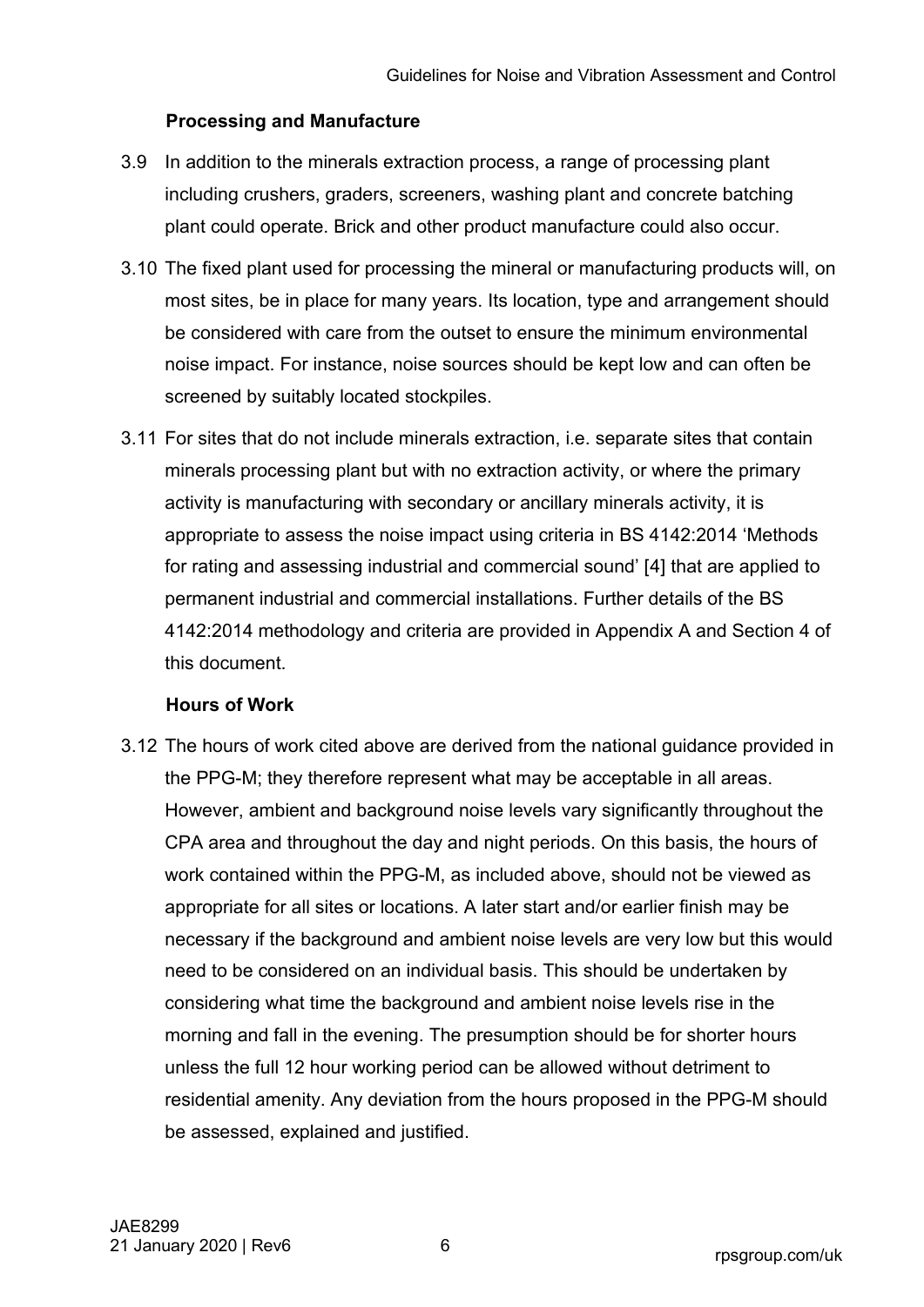#### **Traffic Generation**

3.13 If there is significant traffic generation associated with a development, then an assessment of noise change on local roads should be carried out. However, this aspect can be scoped out depending on the quantity of traffic generated relative to existing traffic, and the proximity of NSRs. For more details regarding traffic noise assessments on public highways, refer to Section 5 of this document. Traffic on access routes that are part of the development should be considered as part of the normal site operations assessment.

#### **Noise Monitoring**

3.14 Noise monitoring may be required under some circumstances, which would be determined by the CPA on an individual basis. Details regarding requirements for noise monitoring are provided in Section 6 of this document. Should this be required, i.e. where sensitive receptors are proximal to any potentially significant noise generating development, this will be identified within the conditions attached to the planning consent. Often this may just be required at the commencement of work for each phase or within six months of plant commissioning to discharge planning conditions etc.

# <span id="page-10-0"></span>**Oil and Gas Introduction**

- 3.15 Conventional recoverable hydrocarbons (oil and gas) are those that are trapped in porous reservoirs (e.g. sandstone and limestone) and are relatively easy to extract. Conventional gas and oil has been extracted on-shore in the UK for over 100 years.
- 3.16 There are three phases of onshore hydrocarbon developments: exploration, testing (appraisal) and production. All of these will usually require a noise and vibration assessment.

#### <span id="page-10-1"></span>**Environment Agency (EA) Onshore Oil and Gas Sector Guidance**

3.17 The EA has published Onshore Oil & Gas Sector Guidance [[5](#page-36-1)] aimed at oil and gas companies, their consultants and other technical audiences, setting out which environmental permits are needed for onshore oil and gas exploration and extraction operations in England.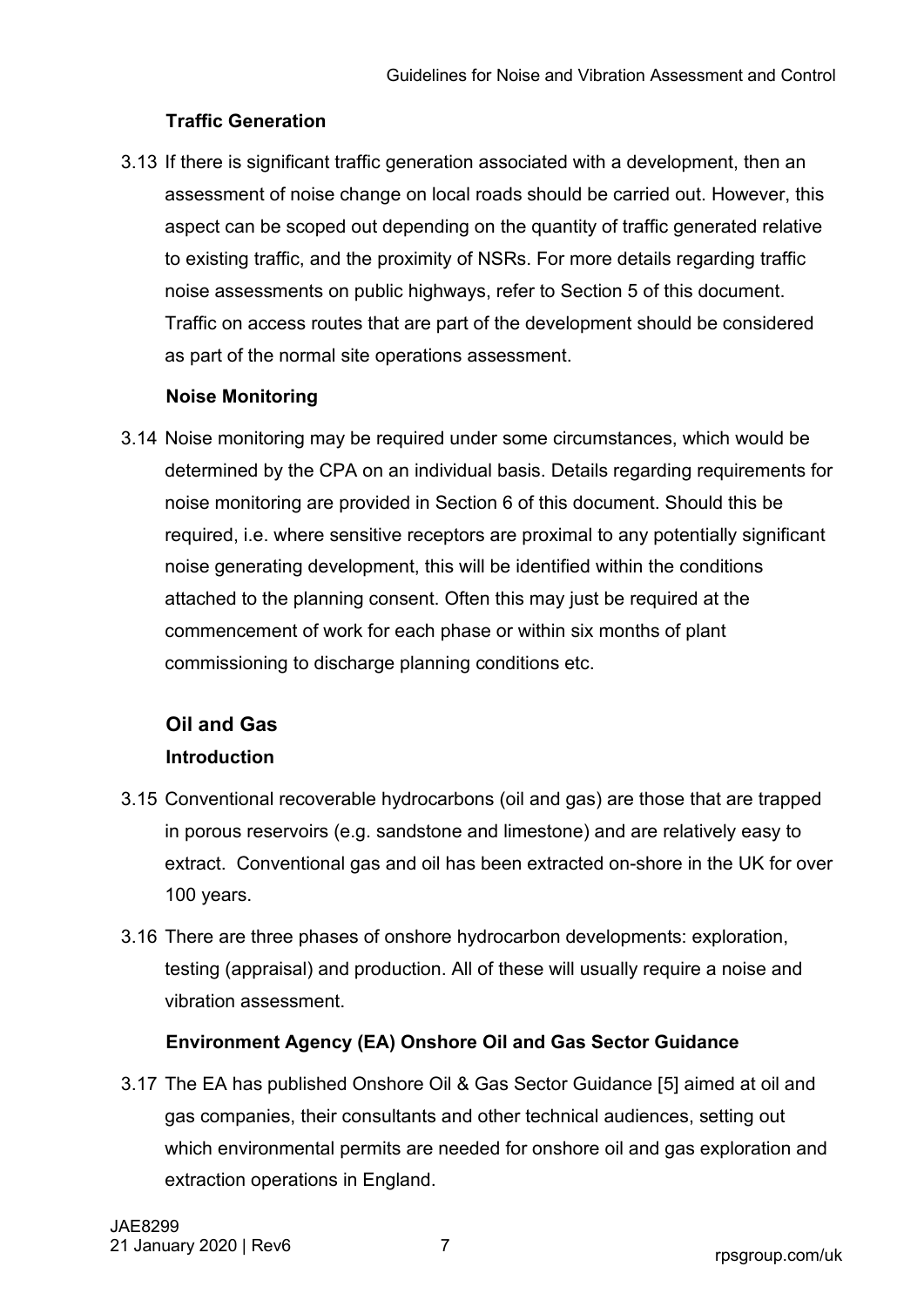- 3.18 The guidance includes information on:
	- **•** planning / permitting interface;
	- when operators will need an environmental permit or other permission and the options available;
	- the information applicants will need to submit as part of their application;
	- standards and, where appropriate, the best available techniques (BAT) that are required; and
	- **information on operational monitoring and compliance.**
- 3.19 The guidance does not cover underground coal gasification.
- 3.20 The guidance identifies that the Mineral Planning Authority (MPA) may require an EIA for a scheme and that the EA will be a statutory consultee in such circumstances. The need or otherwise for an EIA can be confirmed by the applicant submitting a request for a Screening Opinion to the CPA, in accordance with the Regulations. If the Screening Opinion identifies that the development may result in significant environmental effects, then a formal EIA will be required in accordance with the Regulations. A Scoping Opinion may also be submitted by the applicant to identify which aspects of the development the CPA considers may result in significant effects and require assessment. If this includes noise, then the ES should include a chapter on this aspect.
- 3.21 Whether the development is considered EIA or not, the assessment should contain the information stated in the guidance with the main difference being that, for an EIA, the assessment should consider the sensitivity of the receptors, the magnitude of impacts and consequently the significance of effects. Proposals for site limits and for monitoring should also be included.

#### **Exploratory Phase**

3.22 The PPG-M guidance describes the exploratory phase as seeking to acquire geological data to establish whether hydrocarbons are present. It may involve seismic surveys, site establishment, exploratory drilling and site clearance. For conventional hydrocarbons, exploration drilling onshore is generally a short-term but intensive activity. Typically, site establishment, drilling and site clearance may take around 12 to 25 weeks dependant on horizon depth, well problems etc.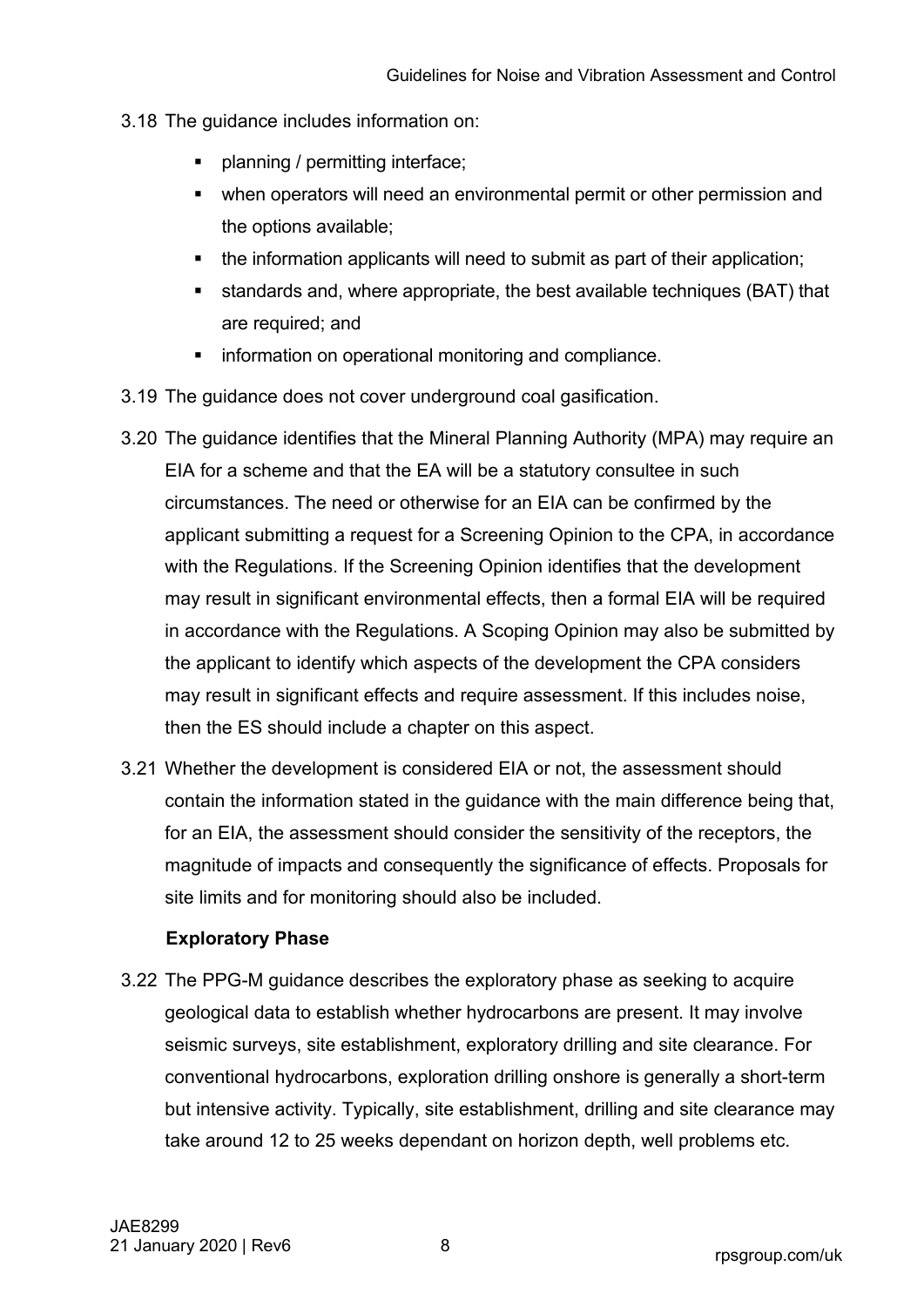3.23 For unconventional hydrocarbons, exploratory drilling may take considerably longer, especially if there is going to be hydraulic fracturing and, in the case of coalbed methane, removing water from the coal seam.

#### **Testing/Appraisal Phase**

3.24 The testing/appraisal phase takes place following exploration when or if the existence of oil or gas has been proven but the operator needs further information about the extent of the reservoir and/or its production characteristics to establish whether it can be economically exploited. The appraisal phase can take several forms including additional seismic work, longer term flow tests, or the drilling of further wells from the same or additional well heads. This may involve additional drilling at another well head away from the exploration site or additional wellheads at the original exploration site to explore the extent of the productive horizon/s.

#### **Production**

3.25 The production phase normally involves the drilling of a number of wells. These may be wells used at the sites of the exploratory and/or appraisal phases of hydrocarbon development, or from a new site. Associated equipment such as pipelines, processing facilities and temporary storage tanks are also likely to be required and may remain operational for many years. Ongoing maintenance would be required as well as well workovers to maintain production levels.

#### **Guideline Levels for Noise**

- 3.26 Activities within onshore oil and gas developments which will require a noise assessment include:
	- **site investigation and preparation including the construction of access roads** and materials and plant delivery;
	- well pad construction;
	- well set-up and testing;
	- drilling (vertically and horizontally, as required);
	- **pumping and flow back recovery equipment;**
	- hydrocarbon extraction and on site processing;
	- flaring (over range of gas flows);
	- well maintenance;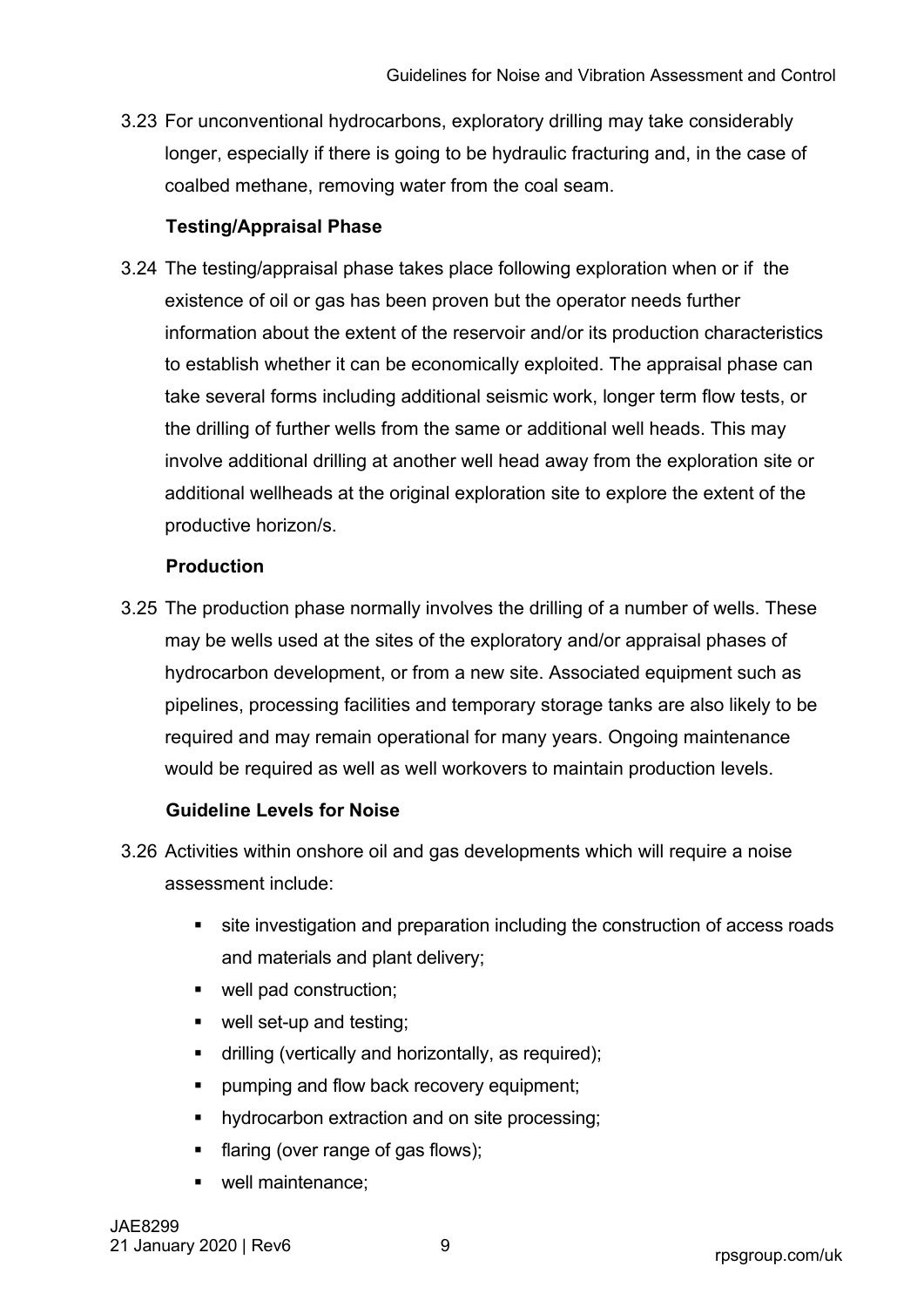- **service and import/export vehicle movements; and**
- **•** well/s de-commissioning and site restoration.
- 3.27 For the above oil and gas activities, the criteria provided in Tables A.1 and A.2 of Appendix A would apply. For ancillary plant and operations associated with production, the BS 4142:2014 assessment and criteria would be appropriate (see Table A.3). Offsite vibration effects associated with the above are expected to be minimal and further consideration should only be necessary if particular sources with high vibration levels may be required as for some seismic equipment.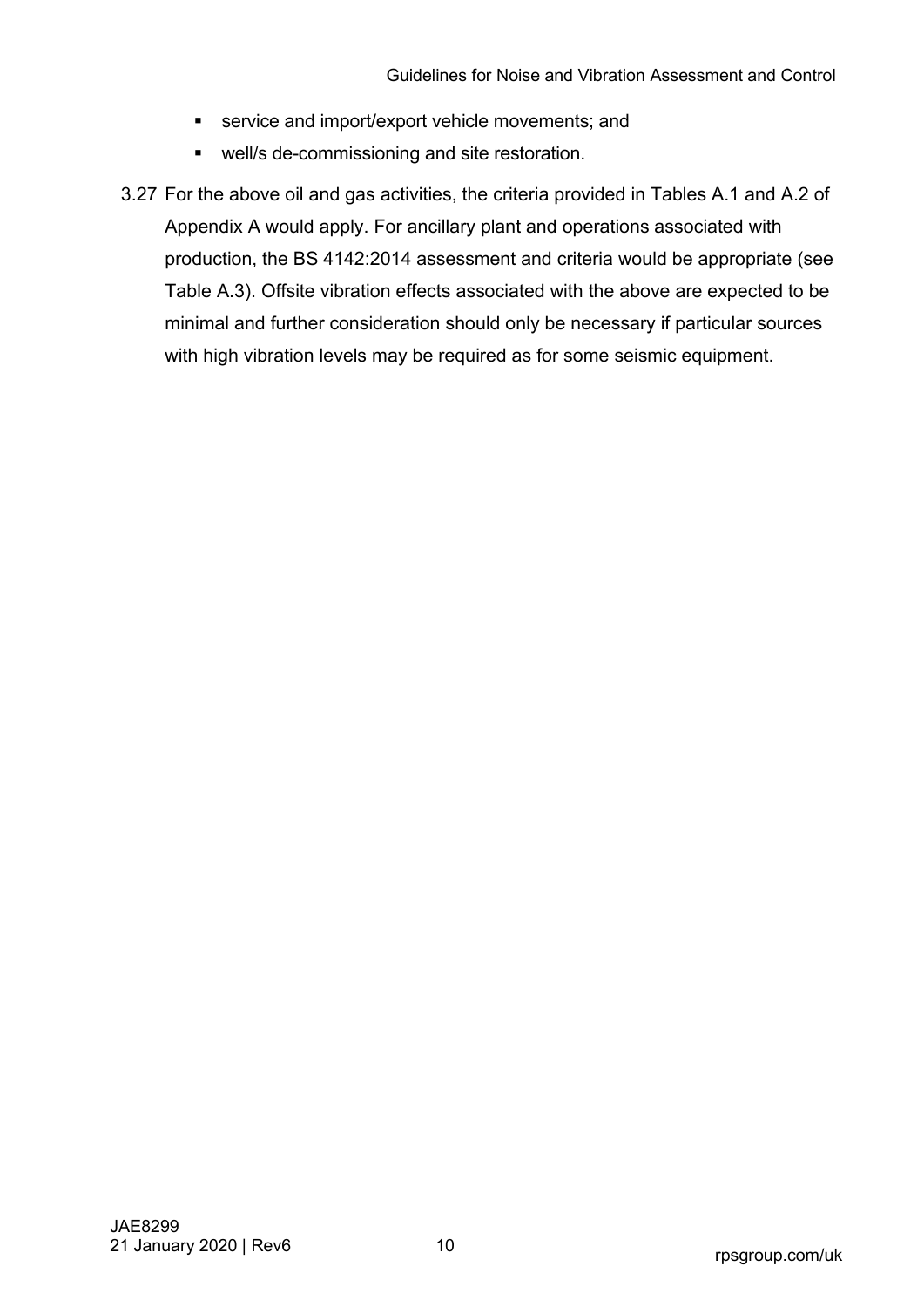# <span id="page-14-0"></span>**4 Waste**

## **Introduction**

<span id="page-14-1"></span>4.1 Waste disposal facilities, material recovery facilities (MRFs), waste transfer facilities, energy from waste (EfW) facilities, anaerobic digestion facilities and energy facilities (i.e. gas extraction and power generation from landfill) generally involve various potentially noisy plant and activities that may warrant control and mitigation. These facilities, which may be within buildings or on open sites, also include: haulage roads; weighbridges and receiving halls; waste shredders, turbines and incinerators; crushers and graders; wood chippers; and mobile plant including excavators, wheeled loaders and dozers.

# **Main Site Activities**

<span id="page-14-2"></span>4.2 Noise from waste facilities should be assessed following the methodology in BS 4142:2014, which is summarised below with further details provided in Appendix A; this is unless they are associated with a minerals extraction site either operating in tandem or sequentially when the minerals criteria should apply.

#### **Evaluation of Residual and Background Sound Levels**

4.3 Baseline sound monitoring should be carried out at locations that are representative of the noise sensitive receptors that will be most affected by the facility, which should be agreed in consultation with the CPA. The monitoring should be carried out over a sufficient period to determine the representative residual (LAeq) and background (LA90) sound levels over the times which the facility will be in operation in accordance with the standard. Normally this would require a long term monitor to be installed over a period of at least one week, weather permitting, but a shorter period may be agreed on a case-by-case basis; for example, where it is not practical to install a long term monitor. BS 4142:2014 provides guidance on the requirements for monitoring which should be followed.

# **Evaluation of the Specific Sound Level from the Facility**

4.4 For new development, the specific sound level (Ls) should be determined by prediction based on either a computer generated model or a spreadsheet calculation following a suitable prediction method. ISO 9613-2 'Acoustics -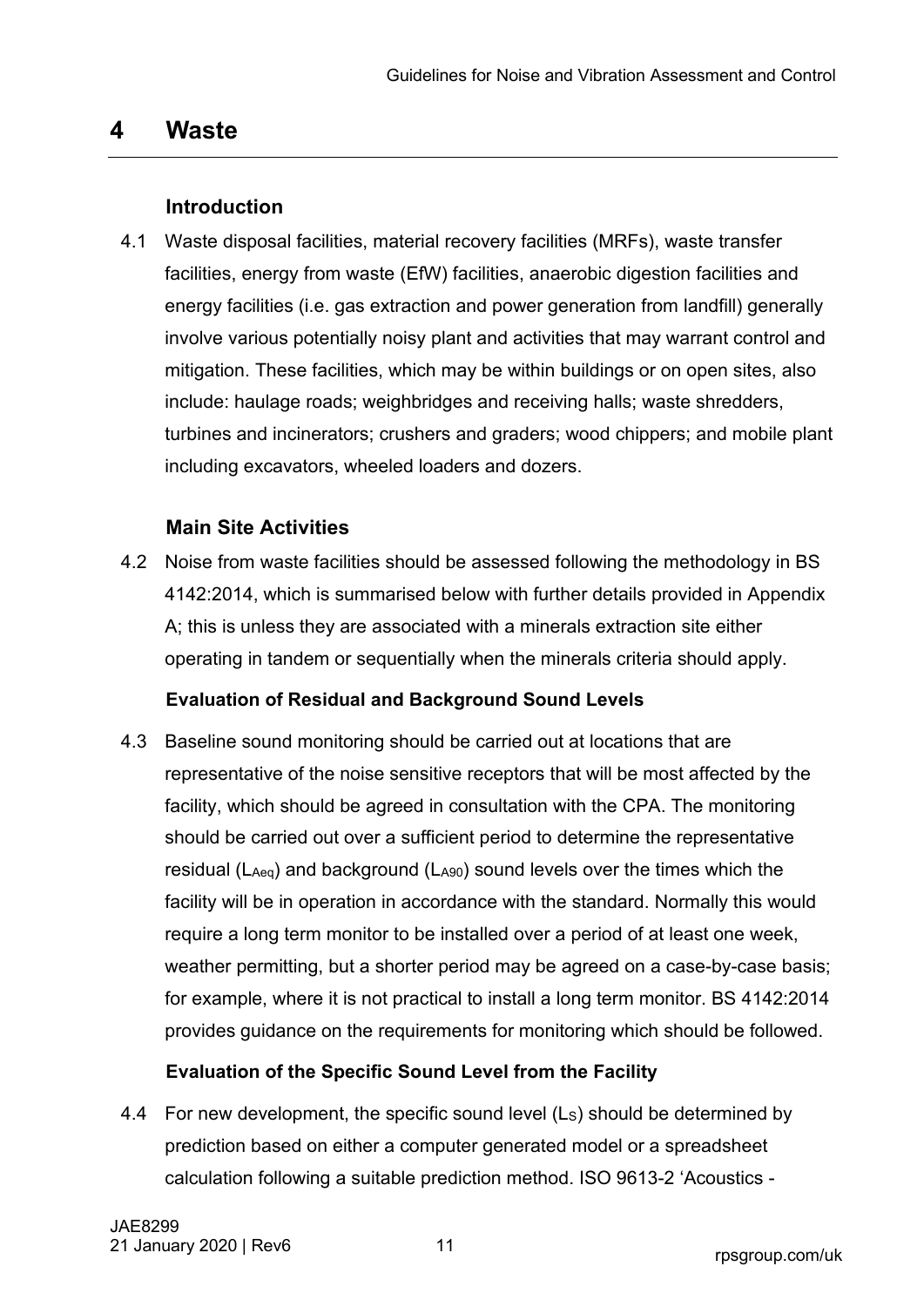<span id="page-15-0"></span>Attenuation of sound during propagation outdoors - Part 2: General method of calculation' [[6\]](#page-36-1) is commonly used, but other methods could be used, provided there is sufficient justification for their use. Sound data for significant noise sources should be provided in octave or 1/3<sup>rd</sup> octave bands and the source of the data should be cited. Details of any parameters used in the prediction and any assumptions made should also be provided, including how sound power levels have been derived for plant; how these have been modelled; heights and locations of plant; parameters for ground effect and air absorption; locations and heights of acoustic bunds or fences and other buildings or structures that provide screening. The specific sound should be determined over a suitable time period, which would normally be 1-hour during the daytime and 15-minutes during the night-time.

#### **Evaluation of the Rating Level**

4.5 The rating level  $(L_{Ar,Tr})$  should be determined from the specific sound level for the facility including any adjustments for character following the method in Section 9 of BS 4142:2014. It should be noted that different character corrections may apply at different receptors, depending upon the most prominent sound sources at each location. Different plant may also operate day and night it the development operates on a 24 hour basis and hence different specific sound levels and rating levels may apply for these different periods.

#### **Initial Assessment**

4.6 The initial assessment should be carried out by considering the difference between the rating level and the background sound level at each assessment location. The significance of the initial evaluations that should be made are provided in Appendix A.

#### **Consideration of Context**

- 4.7 BS 4142:2014 states that the following factors are pertinent when considering the context:
	- the absolute level of the sound:
	- the character and level of the residual sound compared to the character and level of the specific sound; and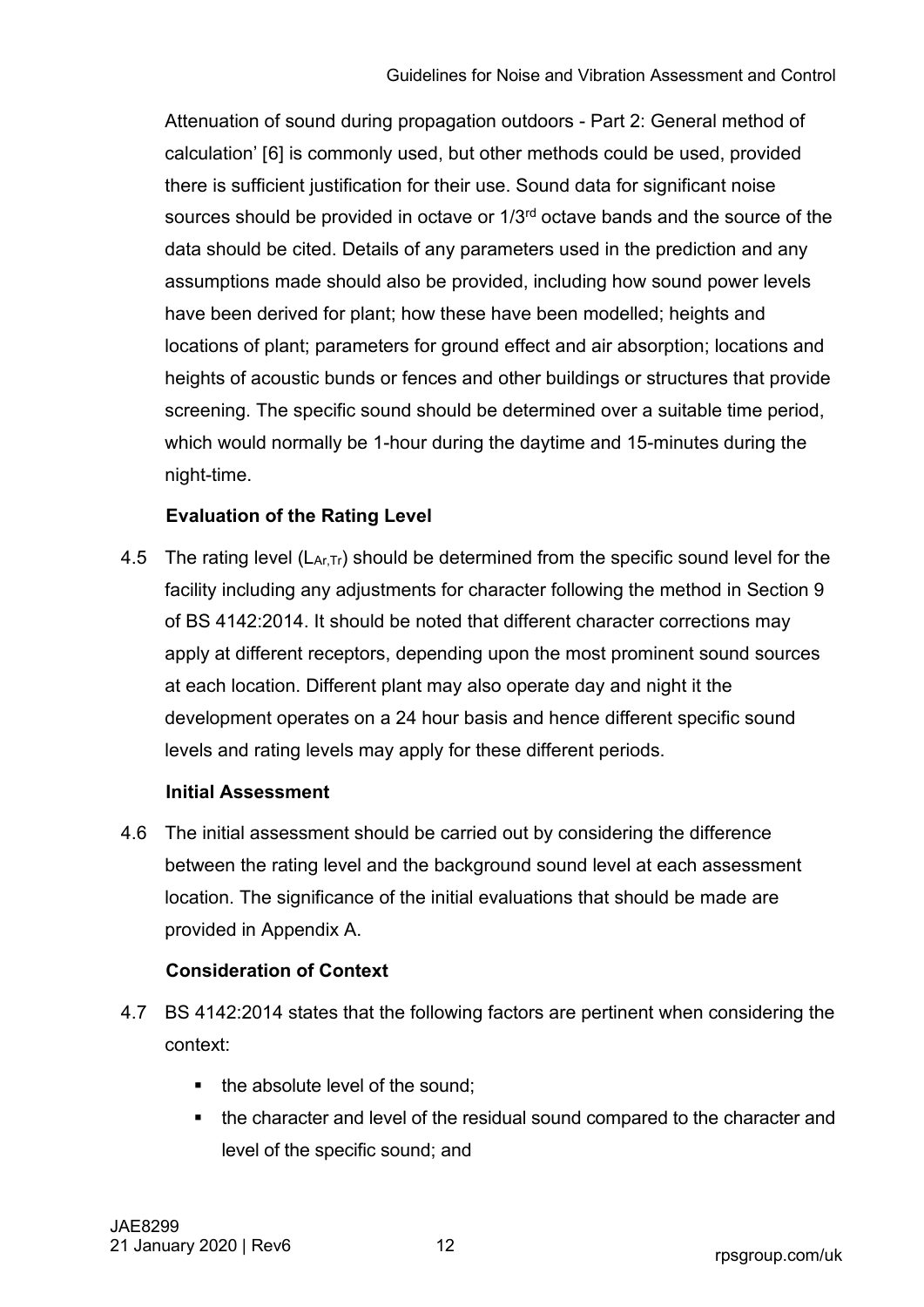- the sensitivity of the receptor and whether dwellings or other premises used for residential purposes will already incorporate design measures that secure good internal and/or outdoor acoustic conditions.
- 4.8 The above factors should be evaluated for each receptor at which an impact may occur and used to determine whether the initial assessment needs to be revised. In consideration of the context, it may also be necessary to draw upon other guidance including the World Health Organisation (WHO) 'Guidelines for Community Noise' [[7\]](#page-36-1) and 'Night Noise Guidelines for Europe' [\[8](#page-36-1)].

#### <span id="page-16-2"></span><span id="page-16-1"></span>**Final Assessment**

4.9 Where an adverse impact or significant adverse impact is identified following the BS 4142:2014 method identified above, the applicant must demonstrate that the noise has been mitigated as far as is reasonably practicable in accordance with the NPSE and PPG-N. Where a significant adverse impact is still expected to occur following mitigation, then the application should normally be refused.

## **Other Considerations**

- <span id="page-16-0"></span>4.10 Waste related sites also require an environmental permit following the Environmental Permitting Regulations, further details of which are provided in Appendix A.
- 4.11 If the site requires an assessment under the EIA Regulations, then an assessment of construction noise and vibration and traffic impacts may also be required. Further details are provided in Section 2 of this document.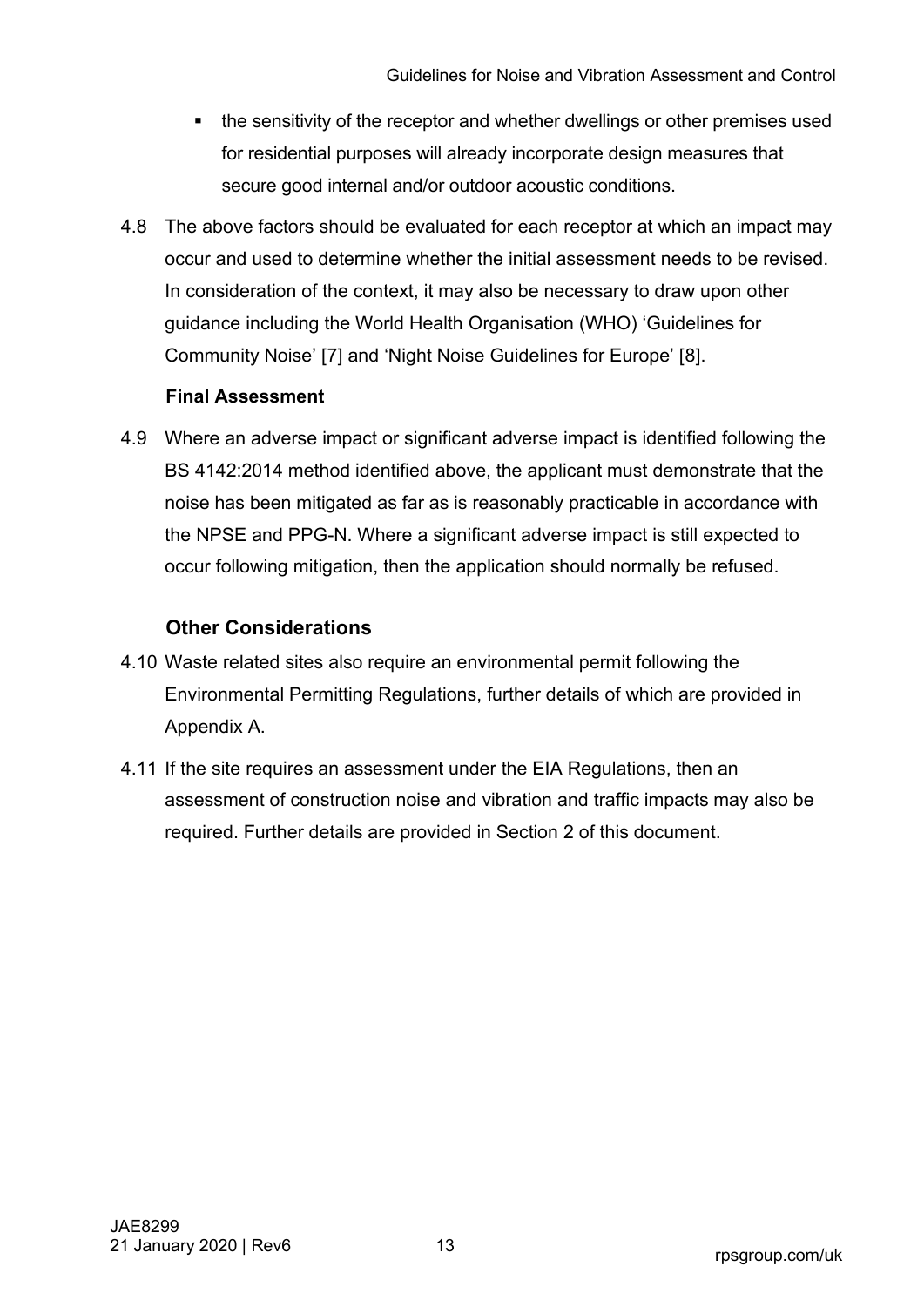# <span id="page-17-0"></span>**5 Other County Development**

#### **Introduction**

- <span id="page-17-1"></span>5.1 This section covers other development which the CPA carries out itself (or jointly with other parties). The CPA has the power to itself determine such planning applications (as opposed to the applications being determined by the relevant district or borough councils which are the normal local planning authorities for such development) in accordance with *Regulation 3* of the Town and Country Planning General Regulations 1992 (as amended).
- 5.2 The majority of *Regulation 3* planning applications are for schools and their related facilities (including facilities such as Multi Use Games Areas (MUGAs)) but can also relate to fire stations, infrastructure proposals (such as bridges), provision of accommodation for persons with special needs or libraries (this is not an exhaustive list).
- 5.3 The noise implications of such proposals will need to be considered and the CPA's *Local List for the Validation of County Development and County Matters Planning Applications* (in particular Annex 3 which relates to County Development under Regulation 3) document sets out broad guidelines for when such planning applications need to provide noise information. Generally noise information will be needed if the proposal will itself be a generator of noise, or in circumstances where a proposed noise sensitive development is to be located close to an existing noise source.
- 5.4 Regulation 3 planning applications can generate noise through increases in traffic (for example new schools or large expansions to existing schools), the installation of plant such as air conditioning or CHP boilers or generators, or through the introduction of facilities which might have some noise impact on neighbouring properties, such as MUGAs or community use sports facilities. Sometimes the construction works themselves can be generators of noise.
- 5.5 Below is additional guidance on what might be required with the submission of Regulation 3 planning applications which have noise implications.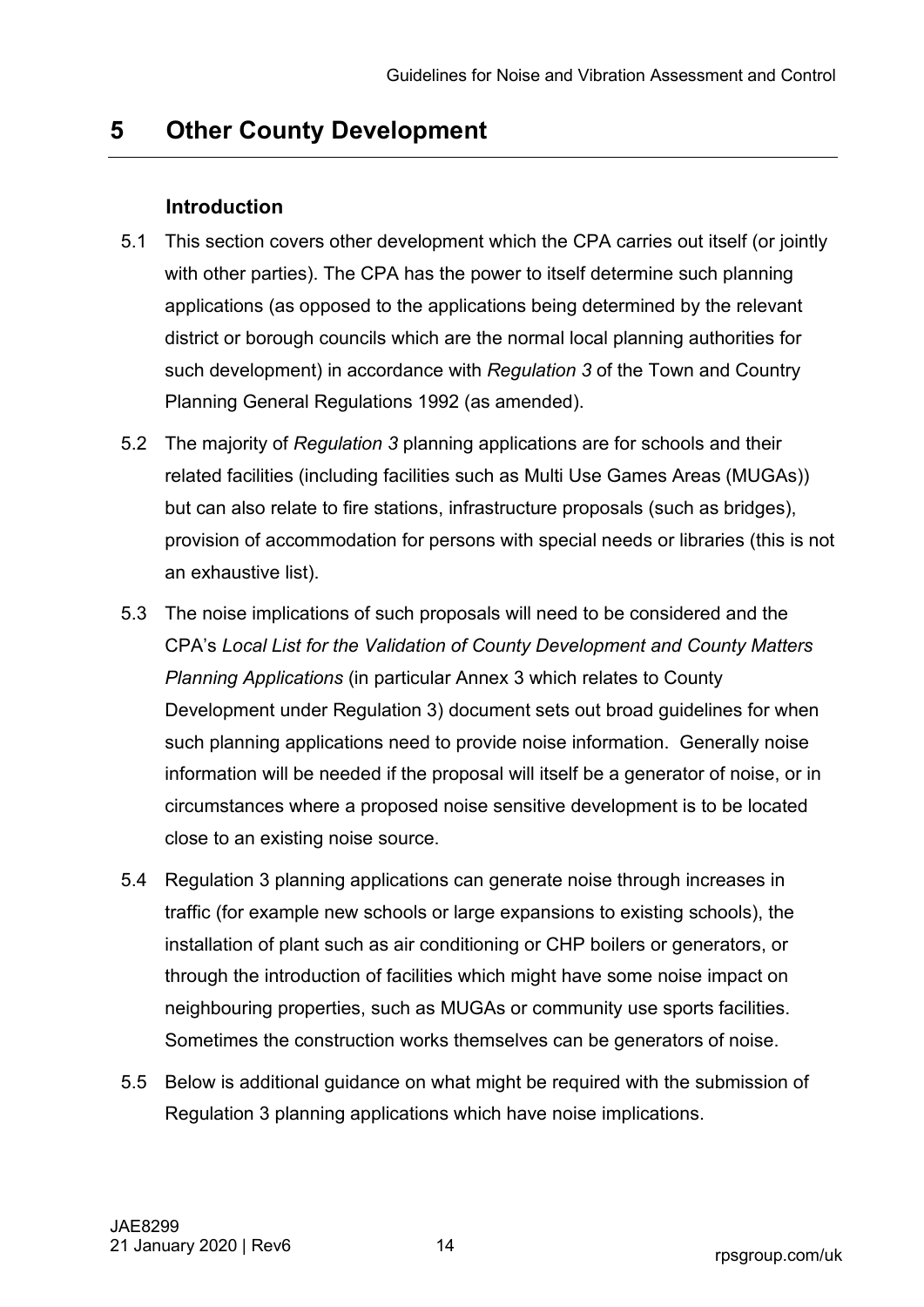# <span id="page-18-5"></span><span id="page-18-4"></span>**Road Traffic**

- <span id="page-18-0"></span>5.6 Procedures for the calculation and evaluation of road traffic noise impacts and changes in road traffic noise levels are described in the Department of Transport, Welsh Office document: Calculation of Road Traffic Noise (CRTN) 1988 [[9](#page-36-1)] and the HMSO publication: Design Manual for Roads and Bridges (DMRB) 2011 [\[10\]](#page-36-1). Further details of these are provided in Appendix A.
- 5.7 For the majority of applications which just include traffic generation, the guidance within the DMRB for the classification of magnitude of noise impact in the long term would be applied, as provided in [Table 5.1](#page-18-3) below.

| Change in Noise Level dB(A) | <b>Magnitude of Noise Impact</b> |
|-----------------------------|----------------------------------|
| 0.0                         | No Change                        |
| $0.1 - 2.9$                 | Negligible                       |
| $3.0 - 4.9$                 | Minor                            |
| $5.0 - 9.9$                 | Moderate                         |
| $\geq 10$                   | Major                            |

#### <span id="page-18-3"></span>**Table 5.1 DMRB Classification of Magnitudes of Noise Impacts in the Long Term**

# **Other Vehicle Noise**

<span id="page-18-1"></span>5.8 For most planning applications for schools development, technical information on the noise impacts of additional traffic which would be generated on the public highway would not normally be required. The assessment of such proposals will however consider the impact of the traffic in general noise and disturbance terms on the amenity of neighbouring properties (which are often residential in nature). Technical noise information may be required where there may be noise implications of vehicles entering a site near sensitive noise receptors; an example of this would be the use of school sports facilities by the community outside of school hours in the evening involving visitors in vehicles accessing the site (see also the Sports Areas section below).

# **Industrial Sources of Noise in County Development**

<span id="page-18-2"></span>5.9 Other industrial sources which have the potential to generate noise include HVAC (heating, ventilation and air conditioning) plant and standby generators.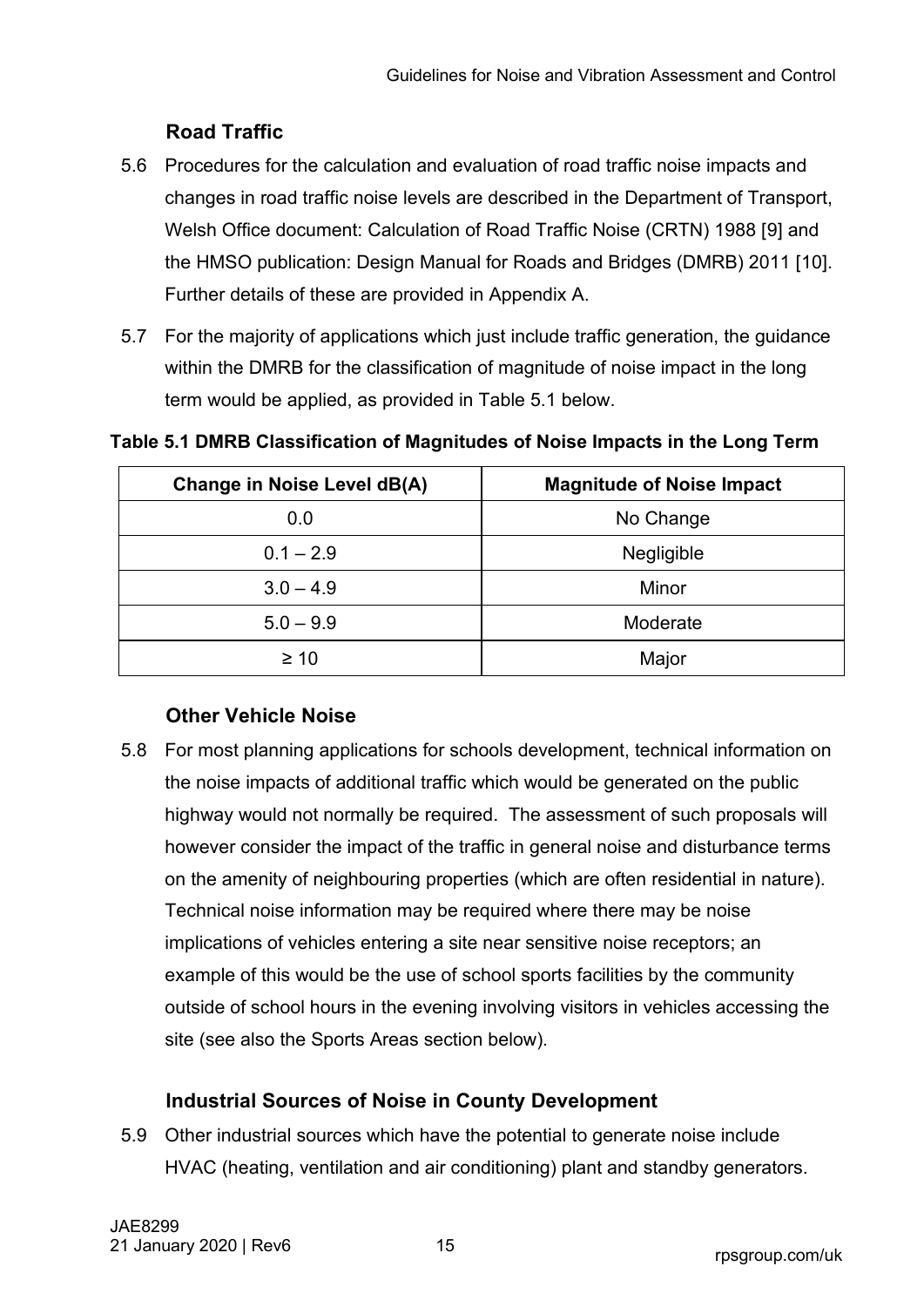- 5.10 Fixed plant sources should be assessed in accordance with BS 4142:2014 as identified in Section 4. It is recommended for normal working hours (weekdays between 07:00 and 19:00 hours), that the difference between the rating levels and the background sound level should be no greater than +5 dB depending upon the context. Lower differences may be appropriate at other sensitive times of the day, depending upon the context.
- 5.11 If it is essential for plant to operate at times outside of normal working hours, other specific written limits will be set by the CPA which will be informed by the applicant's noise assessment.

## **Mechanical Plant Installations**

- 5.12 Mechanical plant installations should be assessed following the guidance in BS 4142:2014 as identified in Section 4. It is recommended for normal working hours (weekdays between 07:00 and 19:00 hours) that the difference between the rating level and the background sound level should be no greater than +5 dB, depending upon the context. Lower differences may be appropriate at other sensitive times of the day, depending upon the context.
- 5.13 If it is essential for plant to operate at times outside of normal working hours, other specific limits will be set by CPA.

#### **Sports Areas**

- 5.14 Noise impacts from sports areas including sports pitches, all weather pitches (AWPs) and MUGAs can vary depending on a number of factors including location relative to noise sensitive receptors, design, size, hours of use, days of use and frequency of use. An appropriate noise assessment should be carried out where new sports areas, or extensions to hours of use of sports areas, are to be applied for.
- 5.15 The assessment should take into account the context of the existing/predevelopment noise climate and the proposed hours of use, days of use and frequency of use of the sports areas. Where applicable, ancillary sources of noise including use of car-parks, access tracks or roads and pedestrian access should also be considered in the assessment. Should the application be for extended hours of use, days of use or frequency of use of a sports area, then the noise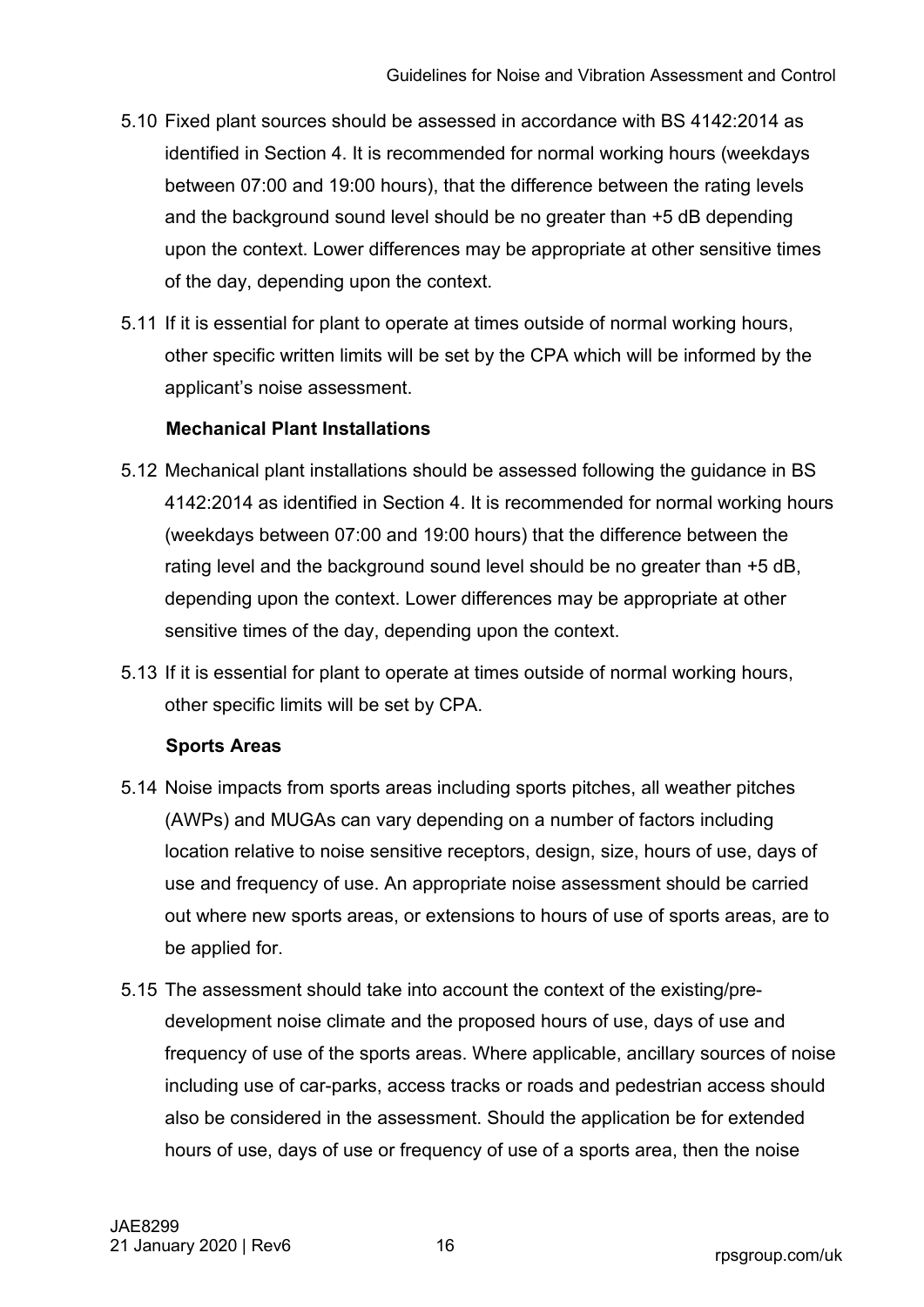climate should be established for the periods when use is sought, i.e. but during periods when there is no sports activity.

- 5.16 The existing baseline noise climate should be established at the nearest NSRs to the proposed sports areas; however, it is possible that other noise sensitive areas, e.g. ecological, could be present in the area and, if so, these should also be subject to appropriate assessment.
- 5.17 The noise levels from the sports areas should be evaluated in terms of the  $L_{Aeq,1hr}$ for noise from general activity and the  $L_{Amax,F}$  for impulsive noise (e.g. shouting, ball impact etc.) at the nearest affected NSRs to the sports areas. The change in noise levels from the baseline should be determined and an evaluation should be made of the prominence of the noise within the context of existing sources of noise in the vicinity of sports areas. The contextual consideration should include the likely response of the population affected.
- 5.18 Whilst there are no specific, fixed criteria for noise from sports areas, consideration should be given to the internal and external noise criteria for residential dwellings in the WHO Guidelines for Community Noise and the guidance provided by Sports England on the design and construction of sports areas which is available on the Sports England website [Artificial Grass Pitch](https://www.sportengland.org/media/4515/agp-acoustics-planning-implications.pdf)  [\(AGP\) Acoustics - Planning Implications \(PDF\)](https://www.sportengland.org/media/4515/agp-acoustics-planning-implications.pdf) [[11](#page-36-1)]. Noise assessments of sports areas should either demonstrate that noise from the development does not exceed 50 dB LAeq, 1hr at nearby residential dwellings or demonstrate why, in the circumstances of the case, a higher level may be acceptable.
- <span id="page-20-0"></span>5.19 However, where there is no specific methodology to assess a noise source, as for sports areas, it is usual to consider a range of indicators including absolute levels, noise change but also taking the character of the noise into account within the context of the environment surrounding the sports area.
- 5.20 The criteria in [Table 5.2](#page-21-0) shall apply as general indicators of acceptability. The assessment should be made in the context of the existing acoustic environment and likely sensitivity of the affected receptors. It is not recommended that these areas are allowed to be used during the night-time period (23:00 to 07:00 hours).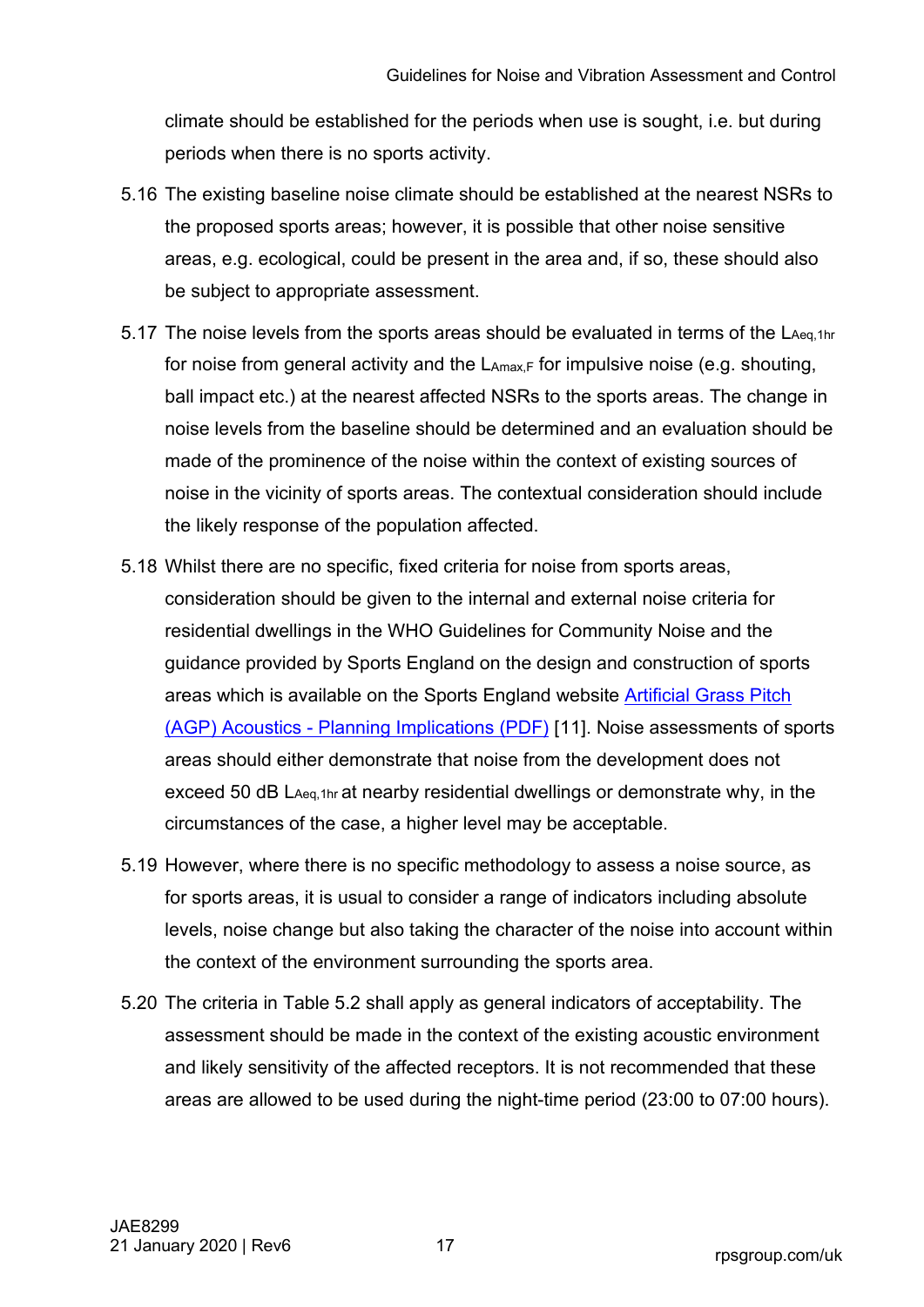<span id="page-21-0"></span>

| Table 5.2 Noise Limits for Playing Fields / Multi-Use Games Areas (MUGAs) / Play |  |
|----------------------------------------------------------------------------------|--|
| Areas                                                                            |  |

| <b>Hours of Use</b>               | <b>Exceedance of these Criteria my Provide</b><br>an Indication of an Adverse Effect<br><b>Dependent upon the Context</b>            |
|-----------------------------------|--------------------------------------------------------------------------------------------------------------------------------------|
| Daytime<br>(07:00 to 19:00 hours) | An external noise limit of 50 dB $\mathsf{L}_{\mathsf{Aeq},\mathsf{1hr(free\,field)}}$<br>at the nearest NSR.                        |
| Daytime<br>(07:00 to 08:00 hours) | An internal noise limit internal of 35 dB<br>LAeq, 1hr(free field) at the nearest NSR.<br>A noise change of no more than 3 dB at the |
| Daytime<br>(08:00 to 09:00 hours) | nearest NSR.<br>Predicted absolute noise levels assessed in<br>the context of the existing baseline                                  |
| Evening<br>(19:00 to 23:00 hours) | environment.<br>Predicted max levels assessed in the context                                                                         |
| Evening<br>(19:00 to 20:00 hours) | of the existing baseline environment.                                                                                                |
| Evening<br>(20:00 to 21:00 hours) |                                                                                                                                      |
| Evening<br>(21:00 to 22:00 hours) |                                                                                                                                      |
| Evening<br>(22:00 to 23:00 hours) |                                                                                                                                      |

- 5.21 Note: the assessment should provide a detailed breakdown for weekdays, Saturdays and Sundays for the above hours of use.
- 5.22 It is likely that the use of these areas will be conditioned by the hours and days of use rather than by specified noise limits. By providing such a detailed breakdown, the CPA will be able to determine the application based on all of the information presented and specify the hours and days of use on a case by case basis.
- 5.23 Where the assessment identifies that there would be a noise impact from the sports areas at the nearest NSRs, then appropriate mitigation for noise should be considered in the proposals. This could include relocation or orientation of the sports area and/or access routes; use of noise bunds or barriers; use of weldmesh fencing to reduce impact noise; and limiting hours and days of use.
- 5.24 In addition, it is also recommended that a Noise Management Plan is submitted with planning applications for sports areas.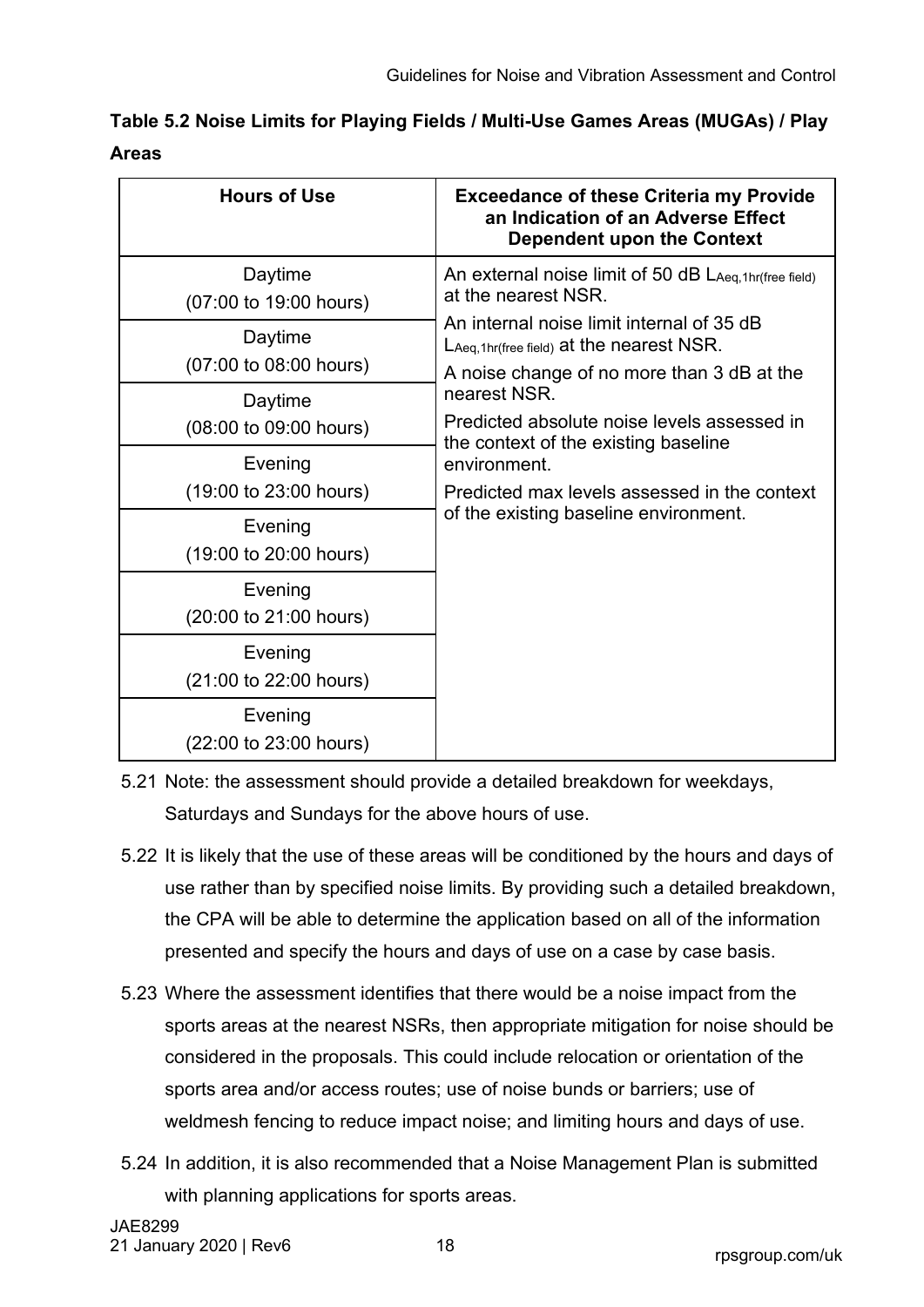# **Construction Works**

<span id="page-22-0"></span>5.25 Any construction works within County Development should be assessed following the guidance in BS 5228:2009-1+A1:2014 for noise generating works and BS 5228:2009-2+A1:2014 for vibration generating works, as required. Assessments should have consideration for the duration of the works and, where works are likely to take place for a prolonged period, i.e. 6 months or more, then lower noise limits, as also referred to in BS 5228:2009-1+A1:2014, may be appropriate to adopt. These lower limits are similar to those prescribed in the PPG-M for minerals extraction.

# <span id="page-22-2"></span><span id="page-22-1"></span>**County Development near Existing Noise Sources Acoustic Environment for Schools**

- 5.26 The acoustic conditions in schools are controlled under Part E of the Building Regulations [[12](#page-36-1)], the School Premises Regulations (SPR) and the Independent School Standards (ISS), which apply to new and existing schools. School premises are also subject to the Equality Act 2010.
- 5.27 Requirement E4 from Part E of Schedule 1 to the Building Regulations 2010 (as amended by SI 2002/2871) states:

'Each room or other space in a school building shall be designed and constructed in such a way that it has the acoustic conditions and the insulation against disturbance by noise appropriate to its intended use.'

5.28 Approved Document E in support of the Building Regulations gives the following guidance:

'In the Secretary of State's view the normal way of satisfying Requirement E4 will be to meet the values for sound insulation, reverberation time and internal ambient noise which are given in Section 1 of Building Bulletin 93 'The Acoustic Design of Schools', produced by DfES.' (Note DfES is now DfE).

<span id="page-22-3"></span>5.29 As the internal acoustic environment within schools is controlled via the Building Regulations, then the CPA would revert to the appropriate regulatory guidance in Section 1 of Building Bulletin 93 'The Acoustic Design of Schools' (BB 93 2015) [[13\]](#page-36-1) when reviewing information regarding planning applications for schools.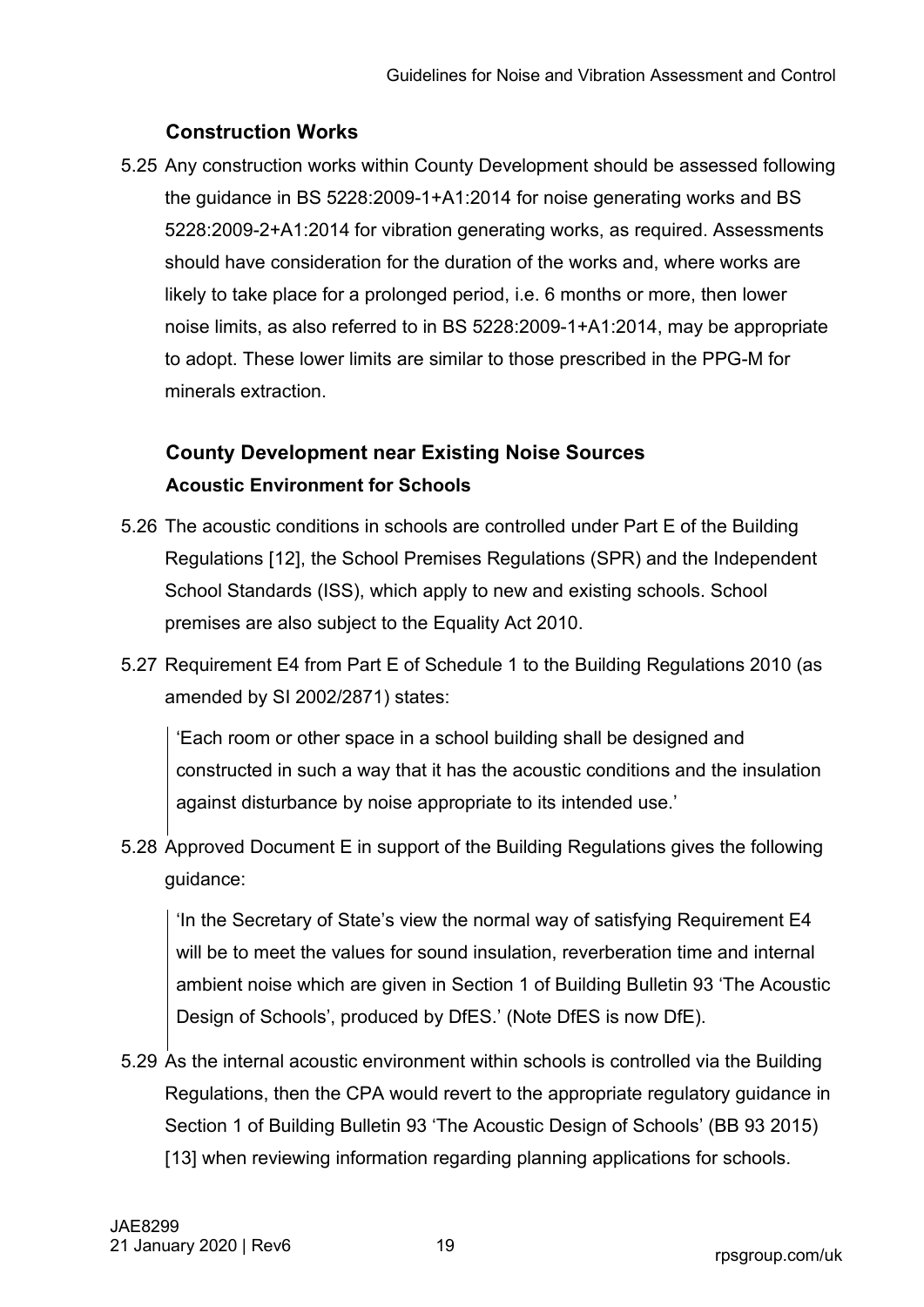Further details of the guidance in Section 1 of BB 93 2015 is provided in Appendix A.

#### **Acoustic Environment for Other Developments**

- 5.30 Other county developments that are noise sensitive may include sleeping areas for fire stations, care homes and other accommodation for persons with special needs and libraries. Acoustic design of these development should be based on the guidance contained within BS 8233:2014 'Guidance on sound insulation and noise reduction for buildings' [\[14](#page-36-1)].
- <span id="page-23-1"></span><span id="page-23-0"></span>5.31 Spaces used for patients' long-term living and sleeping (for example residential care homes and SEN accommodation) should be designed to meet the soundinsulation criteria for "rooms for residential purposes" as defined in Approved Document E of the Building Regulations [[15](#page-37-0)].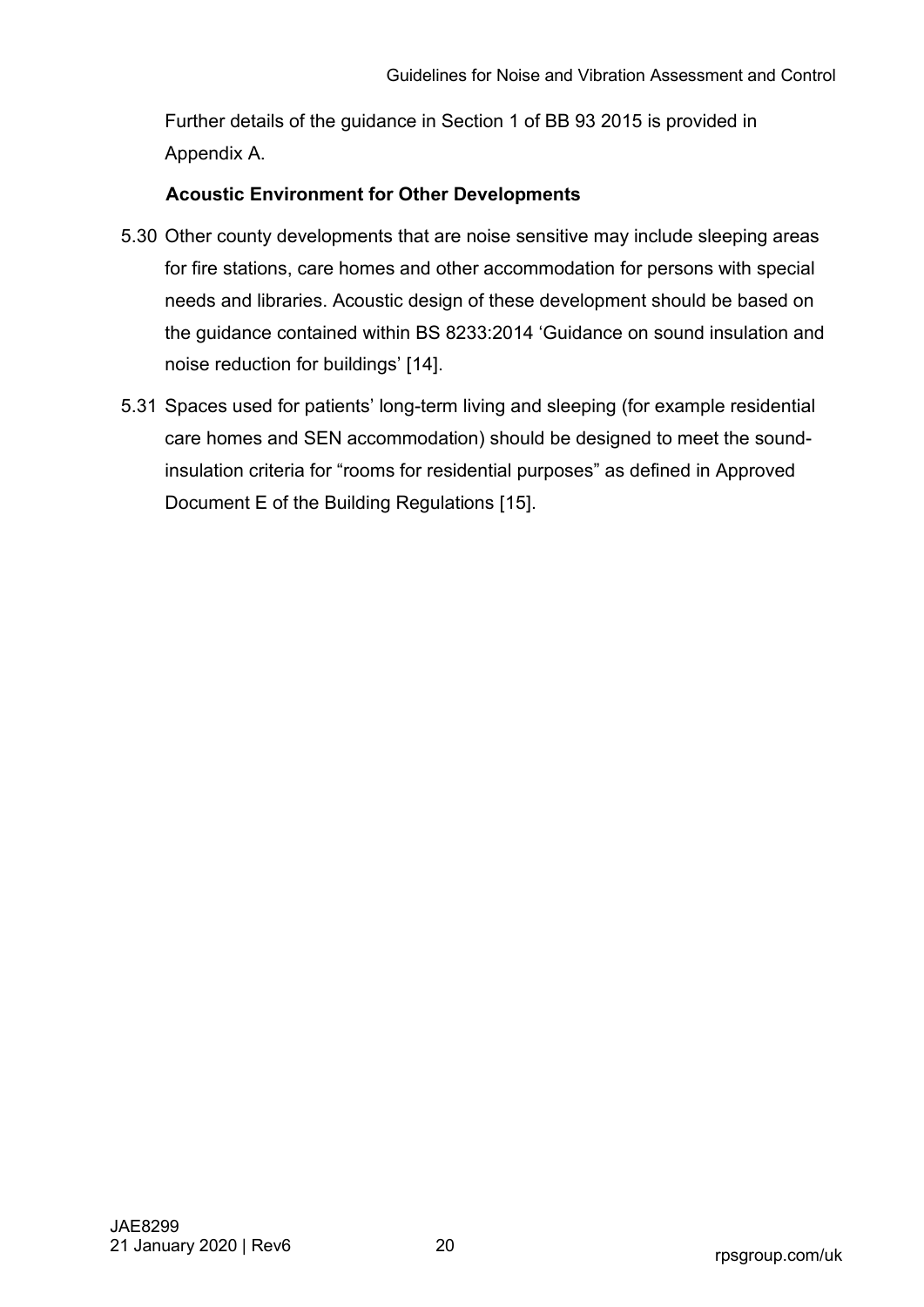# <span id="page-24-0"></span>**6 Management Plans and Noise and Vibration Monitoring**

#### **Introduction**

- <span id="page-24-1"></span>6.1 For large or complex sites, the provision of a Noise and Vibration Management Plan is considered good practice for any operator where a significant noise and/or vibration issue has been identified or may occur. In some circumstances, separate management plans and monitoring schemes for construction and operational phases may be required. In summary, management plans and monitoring schemes provide project specific reference documentation on the planning and execution of permitted development. They can:
	- assist the operator in demonstrating compliance with any planning and/or permit conditions, and relevant guidance;
	- assist the regulator in enforcement, and complaint investigation;
	- **EXEDENT** identify responsibilities for managing noise;
	- **EXT** identify sensitive noise and vibration receptor locations and a scheme for measuring noise and vibration levels;
	- define site staff competence, training and awareness requirements; and
	- set out relevant procedures for internal and external communications with stakeholders.

#### **Construction Noise and Vibration Management Plans**

- <span id="page-24-2"></span>6.2 Construction Noise and Vibration Management Plans (CNVMP) should include the following information:
	- date CNVMP prepared and any revision dates;
	- site address and description;
	- **•** registered operator address (if different from site address);
	- name and contact details for main point of contact on site;
	- hours of work:
	- overview of proposed works;
	- **CONSTRUCTION PROGRAMME;**
	- construction methods to be used in each stage of development;
	- details of high impact activities;
	- details of items of plant and equipment to be used;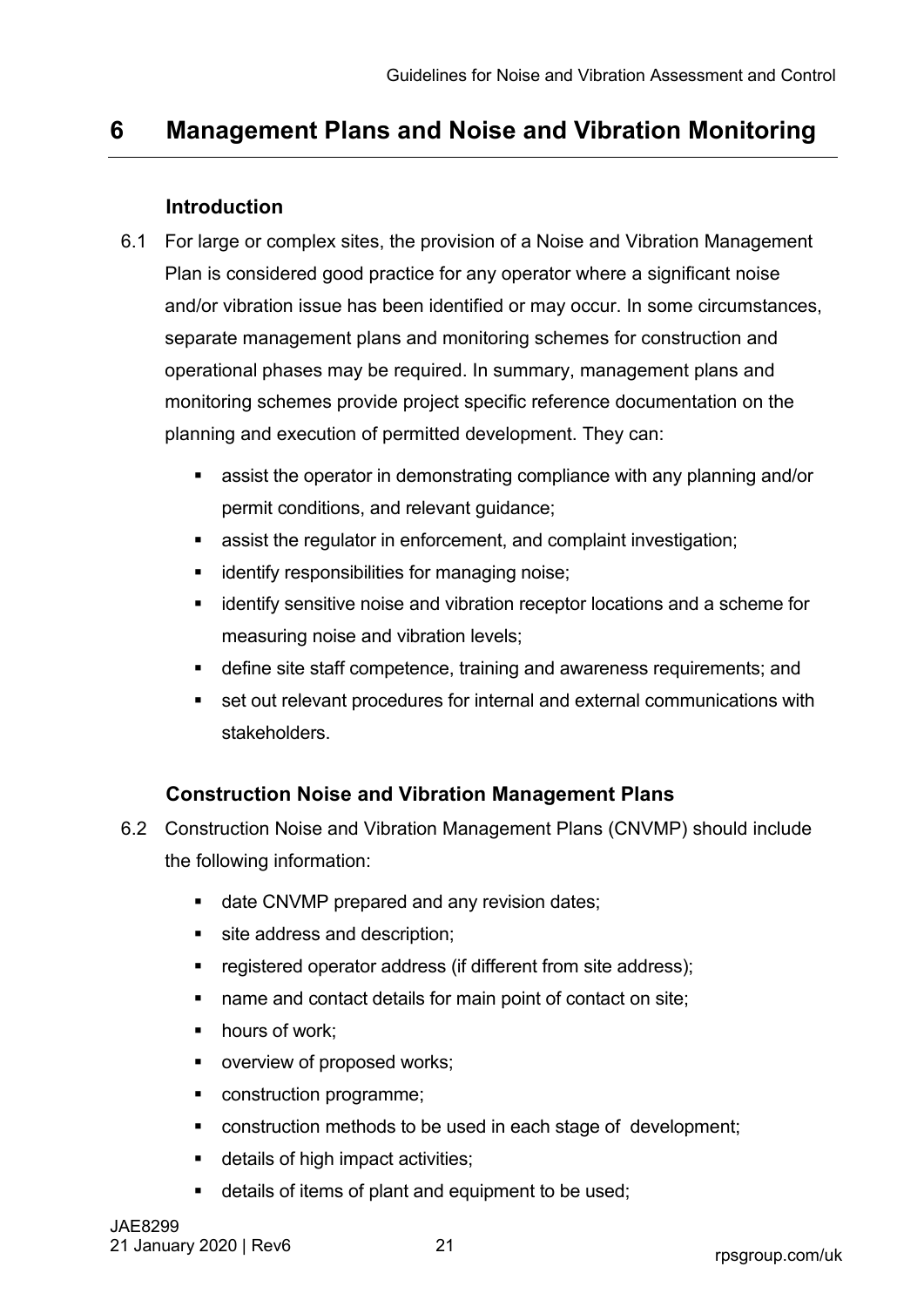- noise / vibration risk assessment to include predicted noise/vibration levels at identified sensitive receptors;
- **•** proposed mitigation measures to reduce noise and vibration levels and sensitive noise/vibration receptors; and
- details of management and monitoring protocol to include: on-site management of noise and vibration levels; noise / vibration monitoring procedures; adopted site actions levels; complaints procedure.

# <span id="page-25-0"></span>**Operational Noise and Vibration Management Plans for Minerals and Waste Developments**

- 6.3 Operational Noise Management Plans (ONVMPs) should include the following information:
	- date ONVMP prepared and revision dates;
	- site address;
	- **•** registered operator address (if different from site address);
	- name and contact details for main point of contact on site;
	- **•** brief description of site operations;
	- site operating hours;
	- scaled maps and site plans showing locations of noise sensitive receptors, sources and monitoring locations;
	- noise sensitive receptor details and unique reference (type, extent, size);
	- distance to site / operator boundary and/or noise sources;
	- **background LA90,T sound level (day and night-time) at each noise sensitive** receptor and other noise metrics as appropriate;
	- **EXECT** identification of sources of noise and/or vibration:
	- **•** hours of operation for each identified source of noise and/or vibration;
	- details of any distinctive characteristics (tonal, impulsivity) for each identified source of noise and/or vibration;
	- predicted specific noise levels (day and night-time) at each noise sensitive location when site and/or noise sources is operational;
	- contribution to overall emissions at each noise sensitive receptor (categorised as medium or high);
	- details of the proposed process for undertaking maintenance checks to minimise noise emissions from operations;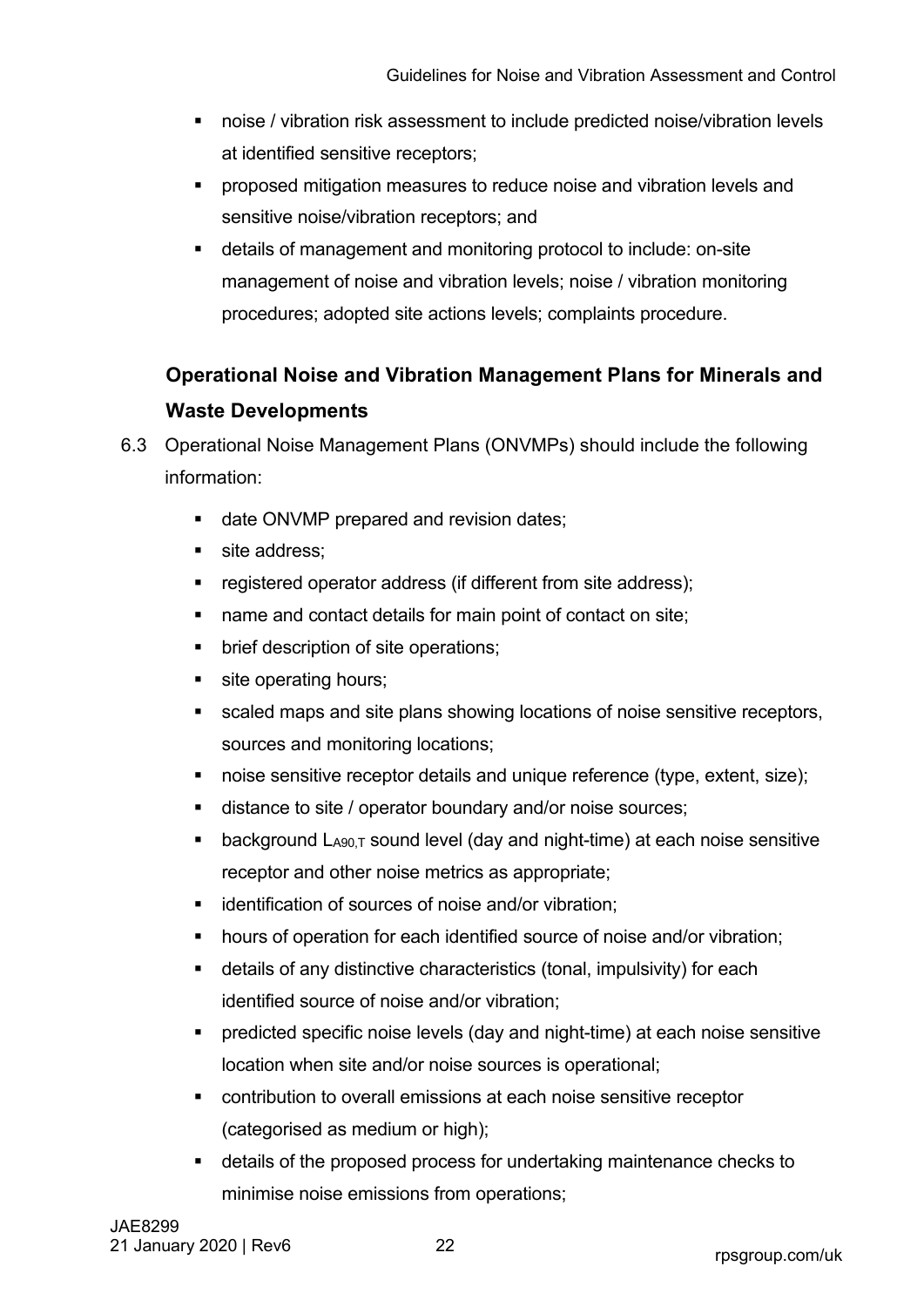#### **Compliance Failures**

- details of all potential foreseeable scenarios that could increase noise and/or vibration levels which could lead to a non-compliance with planning / permit conditions;
- noise/vibration impact of a failure scenario including likely duration, details of noise/vibration level increases;
- immediate action to be taken in the event of a failure scenario; and
- proposed mitigation measured to prevent or reduce impact (e.g. closing doors, plant maintenance).

#### **Noise and Vibration Monitoring**

- <span id="page-26-0"></span>6.4 Noise and vibration monitoring may be required at different stages in the planning and execution of any development for:
	- a) the establishment of baseline levels against which noise and/or vibration impacts may be determined;
	- b) the derivation of activity source terms for the calculation of potential impacts; and/or
	- c) compliance monitoring.

#### **Continuous Noise Monitoring**

- 6.5 Monitoring equipment should comply with all relevant standards and should be regularly calibrated in the field and in the laboratory at annual or bi-annual intervals.
- 6.6 Equipment options include:
	- the logging of data over pre-set intervals;
	- **F** remote download of data via GSM modem or ethernet:
	- flexible power supply options including battery, continuous power supply (110v or 240v), solar/hydrogen;
	- **EXT** an ability to set noise trigger values and send SMS text or email alerts when pre-set trigger values are exceeded; and/or
	- **audio recording / playback on trigger level exceedance.**
- 6.7 For particularly sensitive locations, or those identified as requiring a complex or proactive noise monitoring programme, universal web interfaces are available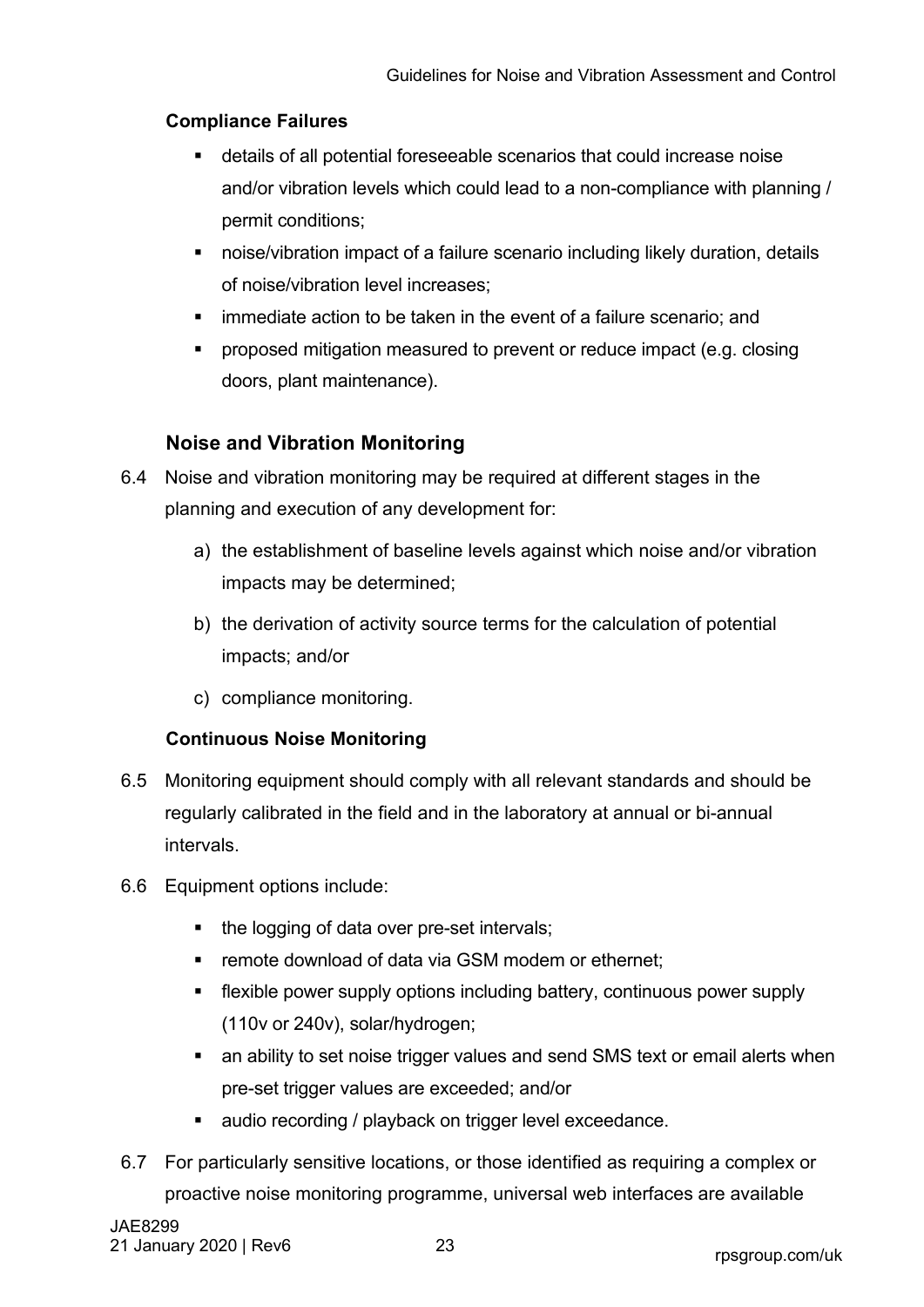which support the viewing and reporting of data over web browser, on-demand accessibility of historic data via the internet and a real-time management live screen displaying instantaneous noise levels at each microphone position and the noise quota for a given period.

#### <span id="page-27-0"></span>**Continuous Vibration Monitoring**

- 6.8 Continuous vibration monitoring involves the deployment of equipment with the following optional capabilities:
	- the continuous logging of Peak Particle Velocity (PPV) and rms acceleration signals in the 3 orthogonal axes;
	- the measurement of Vibration Dose Value (VDV) in accordance with the principles of BS 6472-1:2008 'Guide to evaluation of human exposure to vibration in buildings - Part 1: Vibration sources other than blasting' [[16\]](#page-37-1) to assess interference with human activities;
	- **F** remote provision of daily log of measured vibration values by email;
	- email and/or text alerts following exceedance of threshold values;
	- capture of short waveform information from events to enable more detailed investigation;
	- external alarm beacon; and/or
	- flexible power supply options including battery, continuous power supply (110v or 240v), solar/hydrogen.

#### **Attended Monitoring**

- 6.9 In addition to unattended continuous monitoring for the acquisition of robust data on background noise for statistical analyses etc., supplementary and complementary attended monitoring is an essential pre-requisite to obtain data at representative receptor locations in the vicinity of any development site and provide observations on the principal activities which influence diurnal and daily variations in ambient and background sound levels.
- 6.10 Such surveys can also be used to identify compliance with trigger actions levels and to support audits and complaint investigations.
- 6.11 More comprehensive guidance on equipment requirements and good practice in the field of environmental survey work can be found in the relevant standards referenced in previous sections, BS 7445 'Description and Measurement of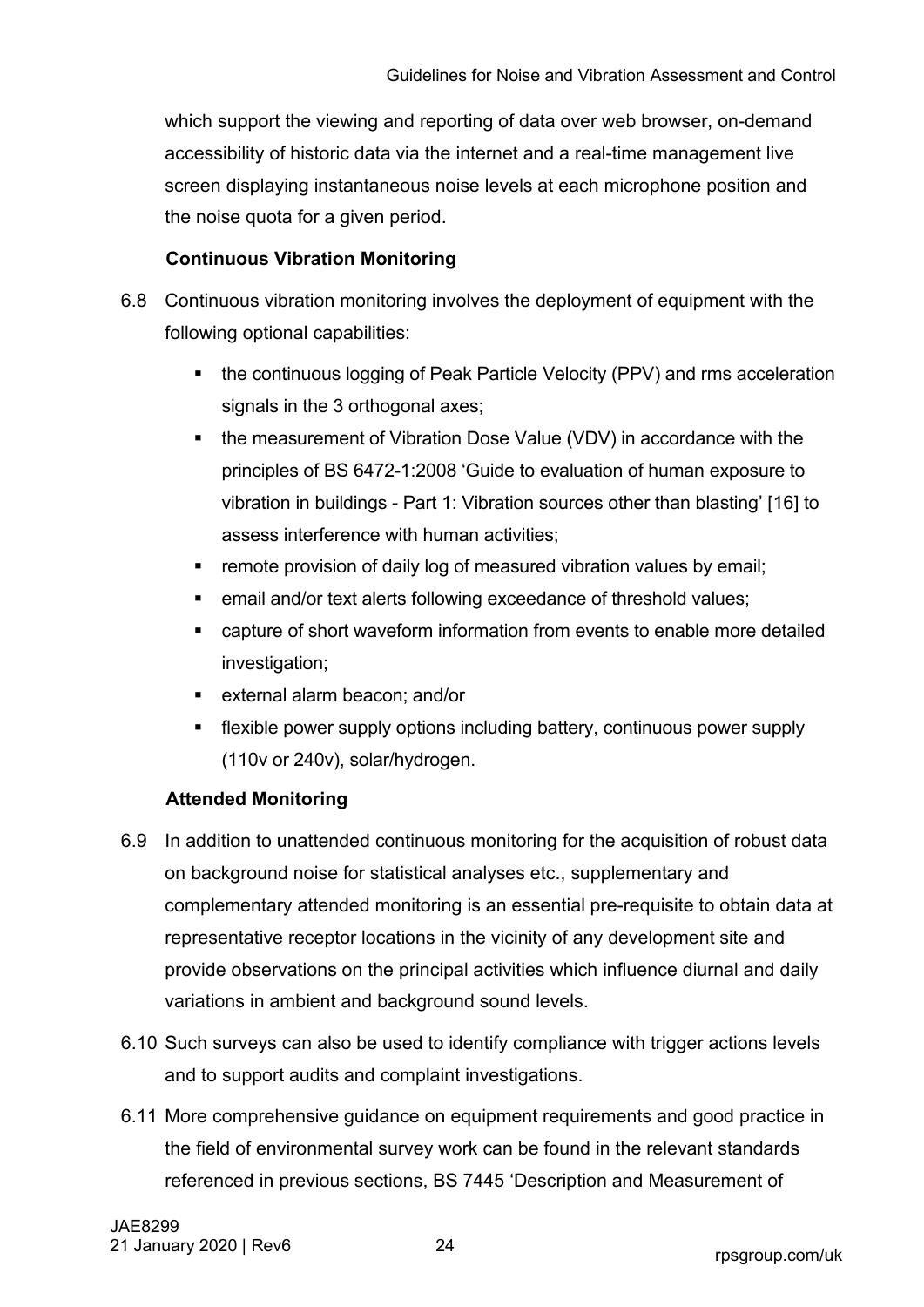<span id="page-28-4"></span><span id="page-28-3"></span><span id="page-28-2"></span><span id="page-28-1"></span><span id="page-28-0"></span>Environmental Noise' [[17](#page-37-2)] [[18](#page-37-3)] [[19](#page-37-4)], the ANC Green Book 'Environmental Noise Measurement Guide' [[20](#page-37-5)] and the ANC Red Book 'Measurement & Assessment of Groundborne Noise & Vibration' [[21\]](#page-37-6).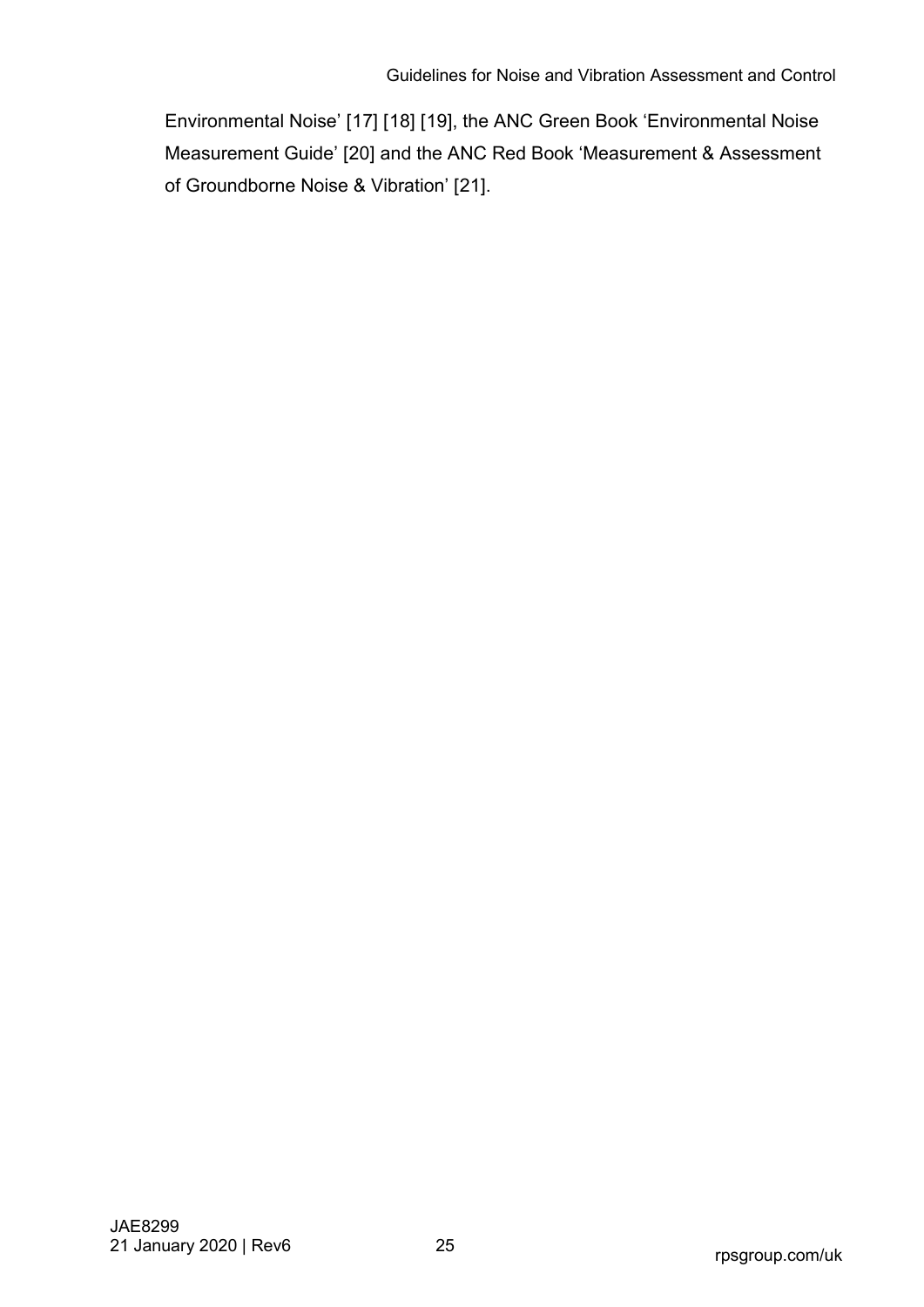# <span id="page-29-0"></span>**Glossary**

# <span id="page-29-1"></span>**Technical Terms**

## **A-weighting/A-weighted**

Weighting of the audible frequencies designed to reflect the response of the human ear to sound. The ear is more sensitive to sound at frequencies in the middle of the audible range than it is to either very high or very low frequencies. Sound measurements are often A-weighted (using a dedicated filter) to compensate for the sensitivity of the ear.

## **Ambient sound level / Ambient noise level**

BS 4142:2014 defines the ambient sound level as the: 'totally encompassing sound in a given situation at a given time, usually from many sources near and far.' It is sometimes used to represent an environmental sound level defined specifically in terms of the LAeq index.

In the majority of other standards and guidance, the ambient sound level is referred to as the ambient noise level.

# **Background sound level / Background noise level**

PPG-M refers to the background noise level as the: 'A-weighted sound pressure level of the residual noise at the assessment with no operation occurring at the proposed site, defined in terms of the LA90.T.'

BS 4142:2014 defines the background sound level  $LA_{90,T}$  as the: 'A-weighted sound pressure level that is exceeded by the residual sound at the assessment location for 90% of a given time interval, T, measured using time weighting F and quoted to the nearest whole number of decibels' (i.e. a sound level defined specifically in terms of the LA90 index). The ambient sound level is a measure of the residual sound and the specific sound when present.

The terms 'ambient' and 'background' may be colloquially synonymous when describing environmental noise levels but this is not correct in formal terminology for acoustics terms.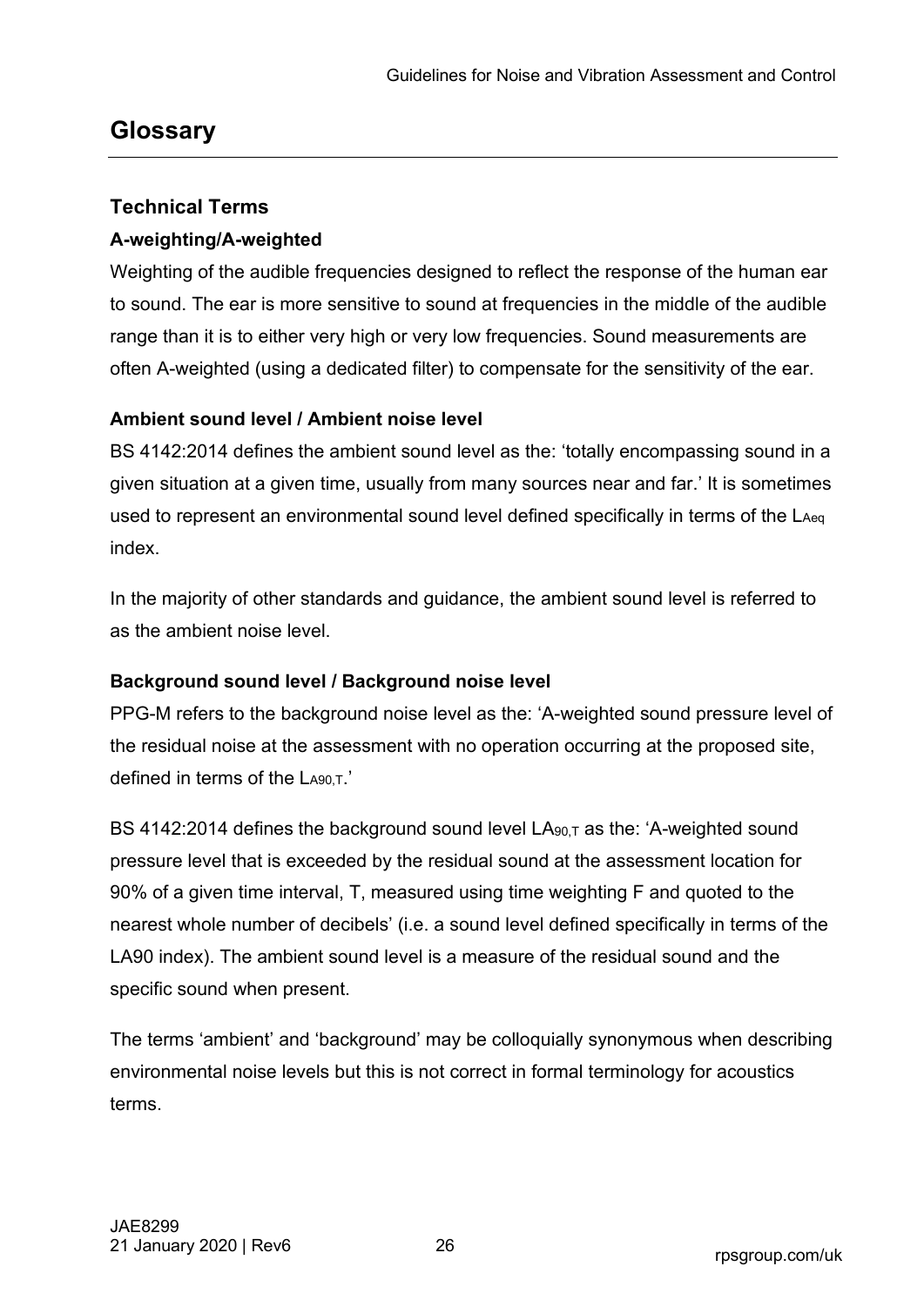#### **Baseline sound or noise levels / Baseline sound or noise environment**

The existing sound or noise levels before construction or operation of a development commences.

#### **Decibel (dB)**

Units of sound measurement and noise exposure measurement.

#### Equivalent continuous sound pressure level (L<sub>Aeq,T</sub>)

Defined in BS 7445-2:1991 as the 'value of the A-weighted sound pressure level of a continuous, steady sound that, within a specified time interval, T, has the same mean square sound pressure as a sound under consideration whose level varies with time' i.e. it is a measure of the noise dose or exposure over a period. It is a unit commonly used to describe construction noise and noise from industrial premises and is the most suitable unit for the description of other forms of environmental noise including noise mapping. It is also the unit that best reflects community response.

#### **Façade/Free-field**

This applies to the positions for either measurement or prediction. A façade position is one that effectively represents sound levels at a building but is conventionally taken at a position 1 m from the building; this includes reflections from the building. A free-field position is one that is at least 3.5 m from a building where reflection effects are not significant. The difference between a sound level measured at a façade position and a free-field position, assuming that there is a specific sound source that causes reflections, is that levels are around 3 dB higher at the façade, due to the reflection effects.

#### **Frequency**

The pitch of the sound, measured in Hz. The tonal quality of a sound is described and measured in terms of the frequency content and is commonly expressed as octave or third octave bands; the latter being the division of the octave bands into three for finer analysis, across the frequency spectrum. The smaller the octave band or third octave band centre frequency number defined in terms of Hz, the lower the sound. For example, 63 Hz is lower than 500 Hz and is perceived as a deeper sound. The attenuation due to air absorption and natural barriers increases with frequency, i.e. low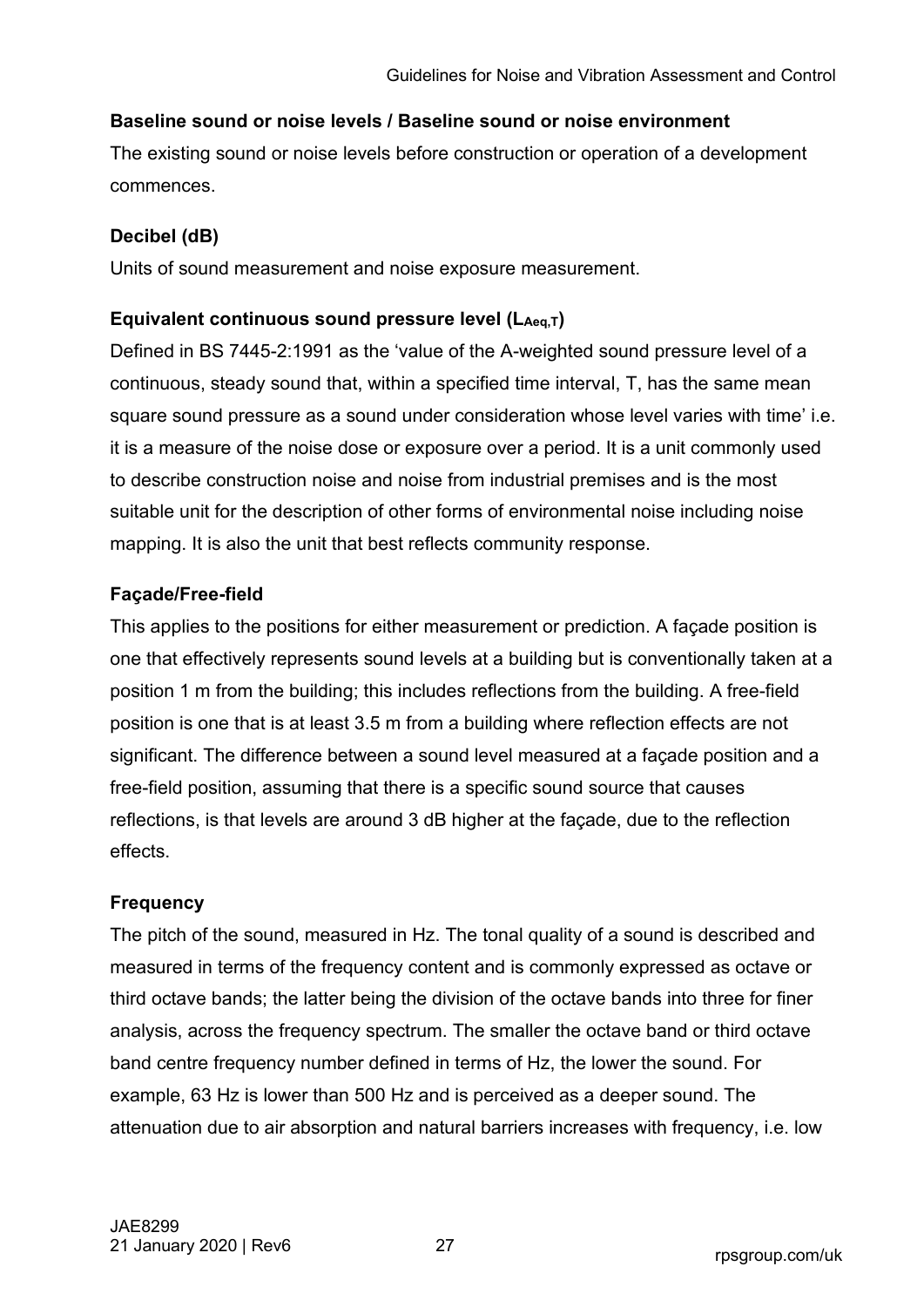frequencies are always the most difficult to control/mitigate. Frequency ranges for commonly occurring sounds include:

- the low notes on a bass guitar are typically around 40 to 50 Hz;
- the lowest string on a guitar is typically about 80 Hz;
- middle C is about 250 Hz:
- the C above middle C is about 500 Hz;
- sound from cars in a residential area is generally around 250 and 500 Hz;
- Greenwich Mean-time signal (pips) is around 1 kHz;
- bird calls are generally around 2 to 5 kHz; and
- a 'Shhh' sound made by the mouth is mostly around 4 kHz and above.

## **Hertz (Hz)**

The unit of frequency in cycles per second.

#### **LAeq,T**

See 'Equivalent continuous sound pressure level'.

#### **LAmax,F**

Maximum value of the A-weighted sound pressure level, measured using the fast (F) time weighting (in dBA).

#### **LA90**

See 'Background sound level'.

#### **Loudness/Loud**

The measure of the subjective impression of the magnitude or strength of a sound as perceived by the human ear.

#### **Noise and Sound**

Response to sound can be subjective and is affected by many factors, both acoustic and non-acoustic. The significance of its impact, for example, can depend on such factors as the margin by which a sound exceeds the background sound level, its absolute level, time of day and change in the acoustic environment, as well as local attitudes to the source of the sound and the character of the neighbourhood. Sound can be measured by a sound level meter or other measuring system. Noise is related to a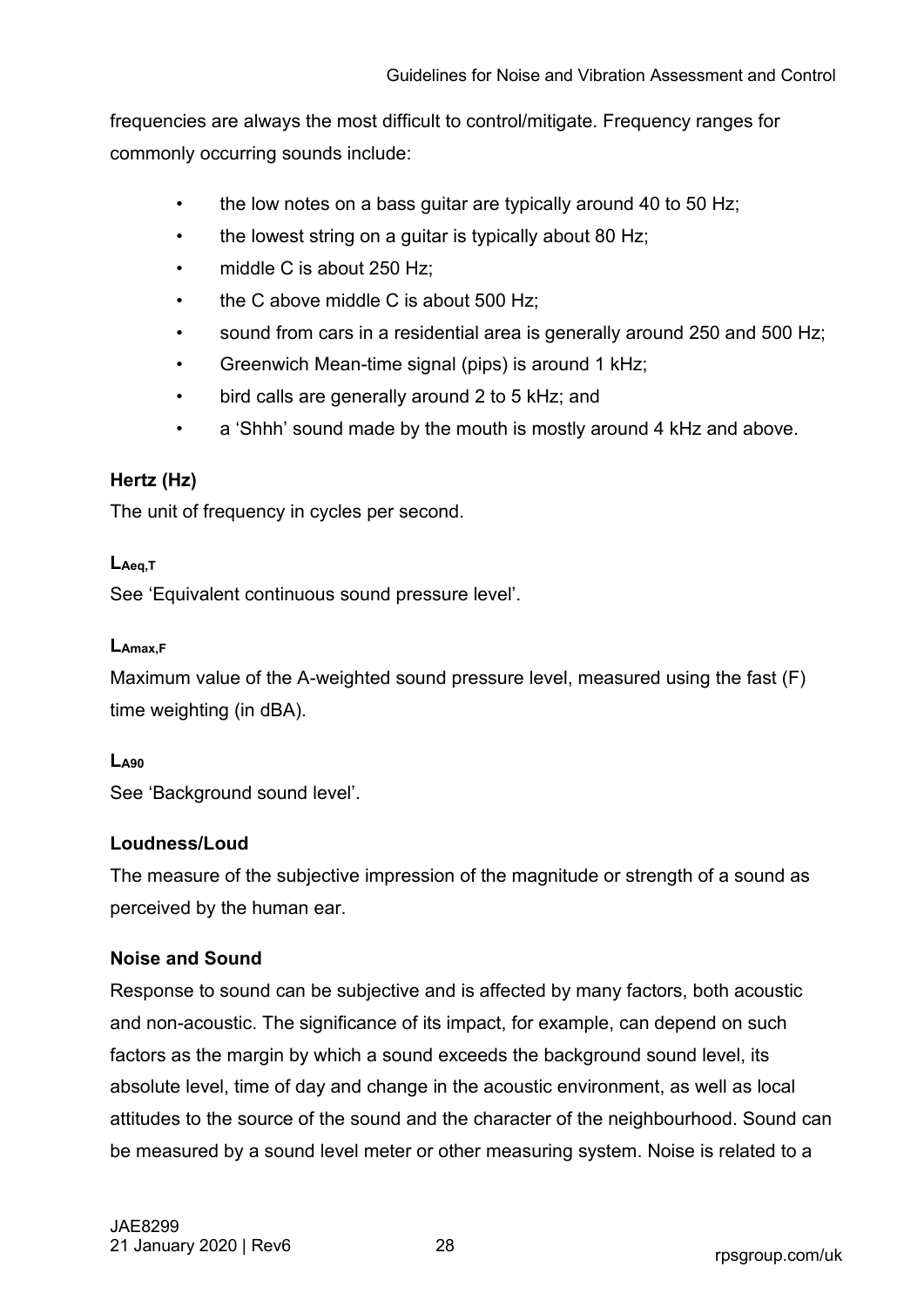human response and is routinely described as unwanted sound, or sound that is considered undesirable or disruptive.

#### **Octave**

The range between two frequencies whose ratio is 2:1.

#### **Octave bands**

Groups of frequencies defined by standards where the upper frequency of each band is equal to twice the lower frequency of the next higher band. Octave bands are usually named by their geometric centre frequency. For example, the octave band extending between 44.7 Hz and 89.1 Hz is called the 63 Hz octave band. The octave band extending between 89.1 Hz and 178 Hz is called the 125 Hz octave band. The full complement of octave bands in the audible frequency range is as follows: 31.5, 63, 125, 250, 500, 1,000, 2,000, 4,000, 8,000 and 16,000 Hz.

## **Rating level, LAr,Tr**

BS 4142:2014 (Ref 15-11) defines the rating level as 'The specific noise level plus any adjustment for the characteristic features of the noise.'

#### **Reflection**

Sound can be reflected by hard surfaces including water which is acoustically hard and reflection effects can affect sound levels.

#### **Slow/Fast Time Weighting**

The response speed of the detector in a sound level meter. Slow response time is 1 second; fast response time is 1/8 second (0.125 seconds) and will detect changes in sound levels more rapidly than measurements made with Slow time-weighting.

#### **Sound**

See 'Noise and Sound'.

#### **Sound Power Level (SWL, Lw)**

A sound power level is a measure of the total power radiated as sound by a source in all directions. It is a property of the source and is essentially independent of the measuring environment. The sound power level of a source is expressed in decibels (dB) and is equal to 10 times the logarithm to the base 10 of the ratio of the sound power of the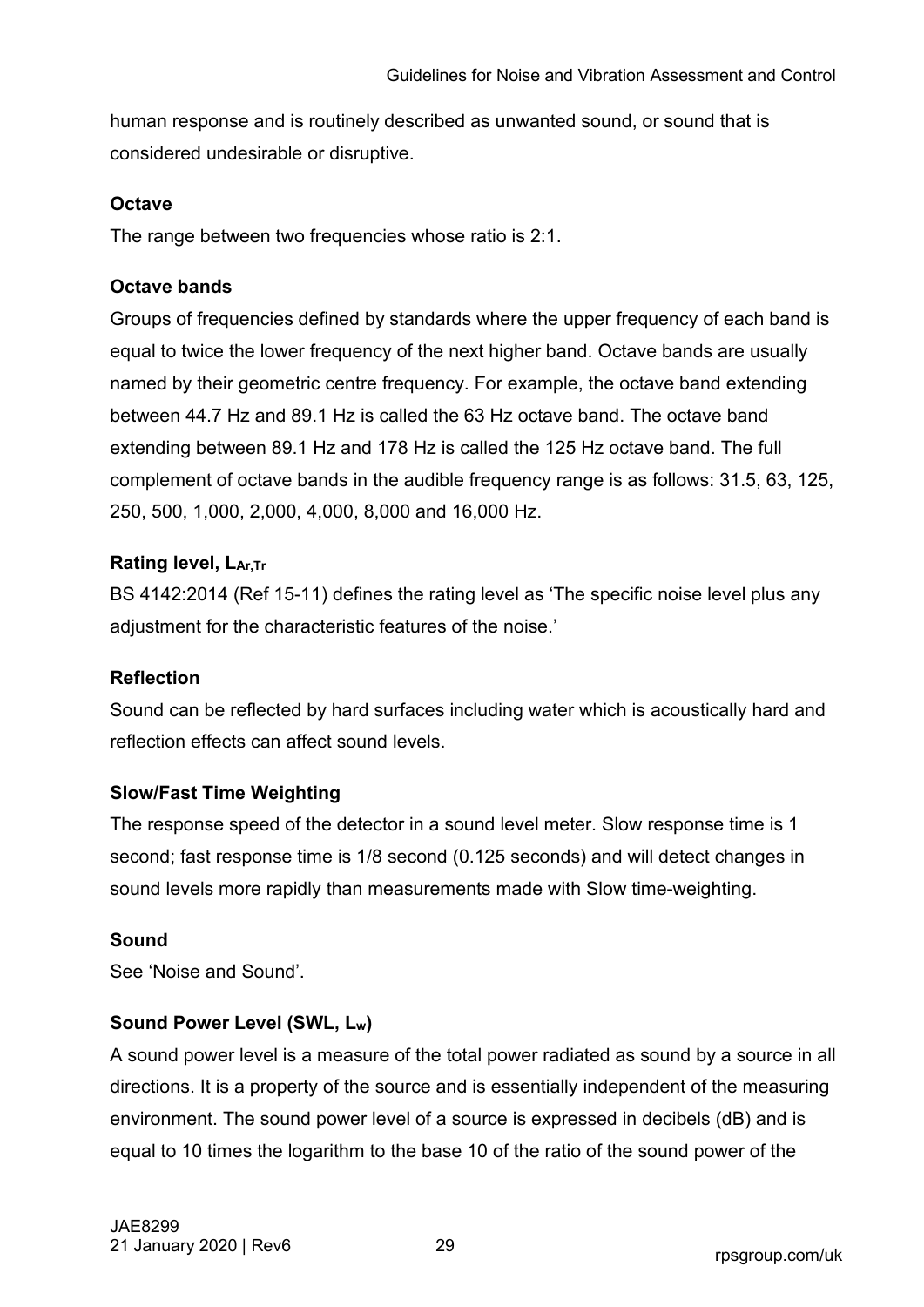source to a reference sound power. The reference sound power in air is normally taken to be  $10^{-12}$  watt.

#### **Sound Pressure Level (SPL)**

Sound pressure is the dynamic variation of the static pressure of air and is measured in force per unit area. Sound pressure is normally represented on a logarithmic amplitude scale, which gives a better relationship to the human perception of hearing. The sound pressure level is expressed in decibels (dB) and is equal to 20 times the logarithm to the base 10 of the ratio of the sound pressure at the measurement location to a reference sound pressure. The reference sound pressure in air is normally taken to be 20 µPa, which roughly corresponds to the threshold of human hearing.

#### **Sound spectrum**

A sound represented by its frequency components.

#### **Source term**

The acoustic properties of a source defined as a sound power level or as a sound pressure level under specific measurement conditions. Source terms are sometimes provided as a spectrum.

#### **Specific sound level, LAeg,Tr**

BS 4142:2014 defines the specific sound level as the 'equivalent continuous A-weighted sound pressure level produced by the specific sound source over a given reference time interval'.

#### **Third-octave bands / 1/3rd octave band**

Frequency ranges where each octave is divided into one-third octaves.

#### **Tonal**

Sound sources sometimes contain audible or measurable components that can be identified as hums, whistles etc. The presence of these tonal components is sometimes considered to add an extra, annoying quality to the sound.

#### <span id="page-33-0"></span>**Abbreviations**

**AGP** Artificial Grass Pitch

**ANC** Association of Noise Consultants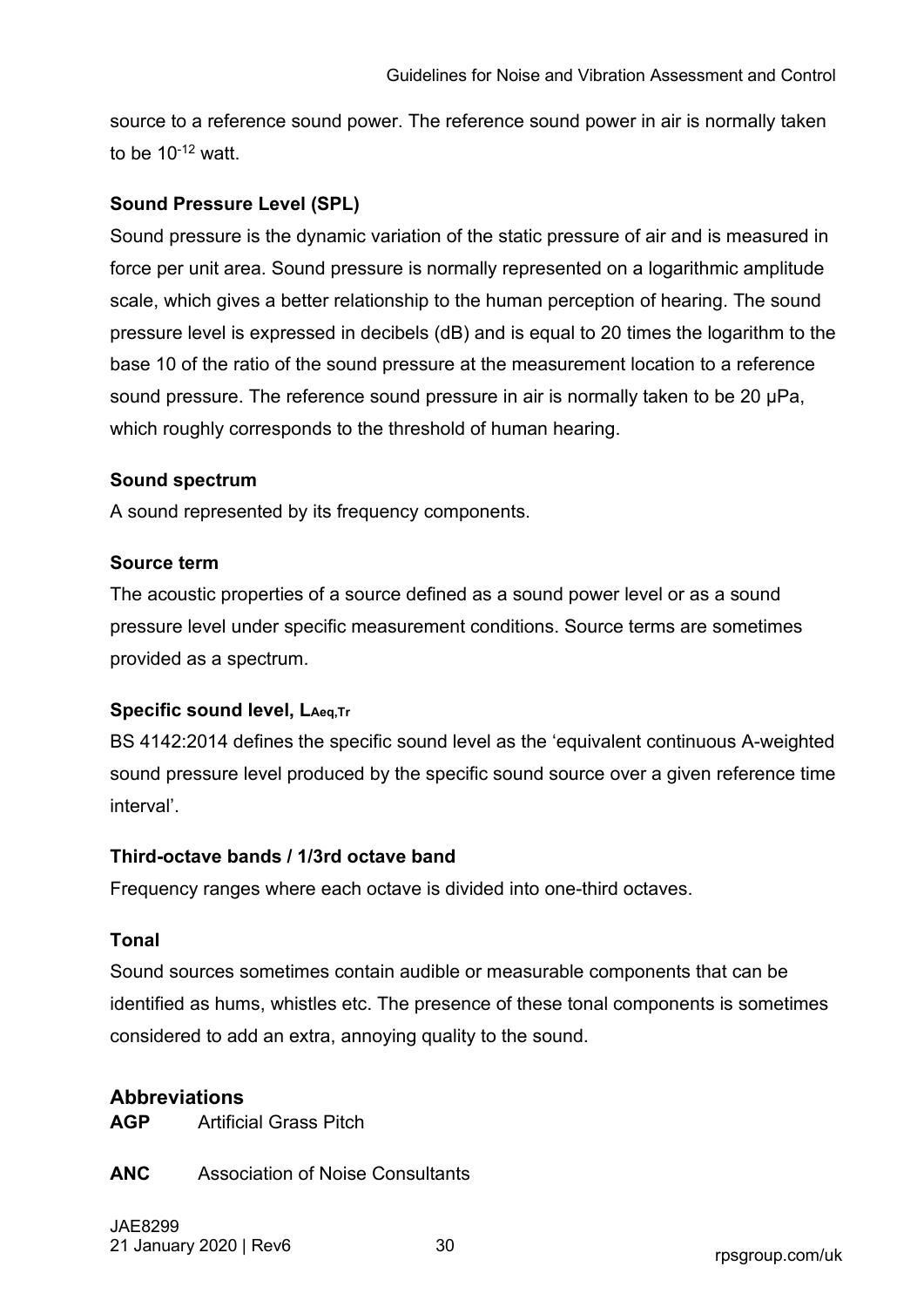| <b>AWP</b> | <b>All Weather Pitch</b> |
|------------|--------------------------|
|------------|--------------------------|

- **BAT** Best Available Techniques
- **BB 93** Building Bulletin 93
- **BS** British Standard
- **CNVMP** Construction Noise and Vibration Management Plan
- **CPA** County Planning Authority
- **CRTN** Calculation of Road Traffic Noise
- **dBA** Decibels A-weighted
- **DCLG** Department for Communities and Local Government
- **DfE** Department for Education
- **DMRB** Design Manual for Roads and Bridges
- **EA** Environment Agency
- **EIA** Environmental Impact Assessment
- **EfW** Energy from Waste
- **EHS** Environment and Heritage Service
- **Hz** Hertz
- **IANL** Indoor Ambient Noise Level
- **IOA** Institute of Acoustics
- **IPPC** Integrated Pollution Prevention Control
- **ISO** International Organisation for Standardisation
- **ISS** Independent School Standards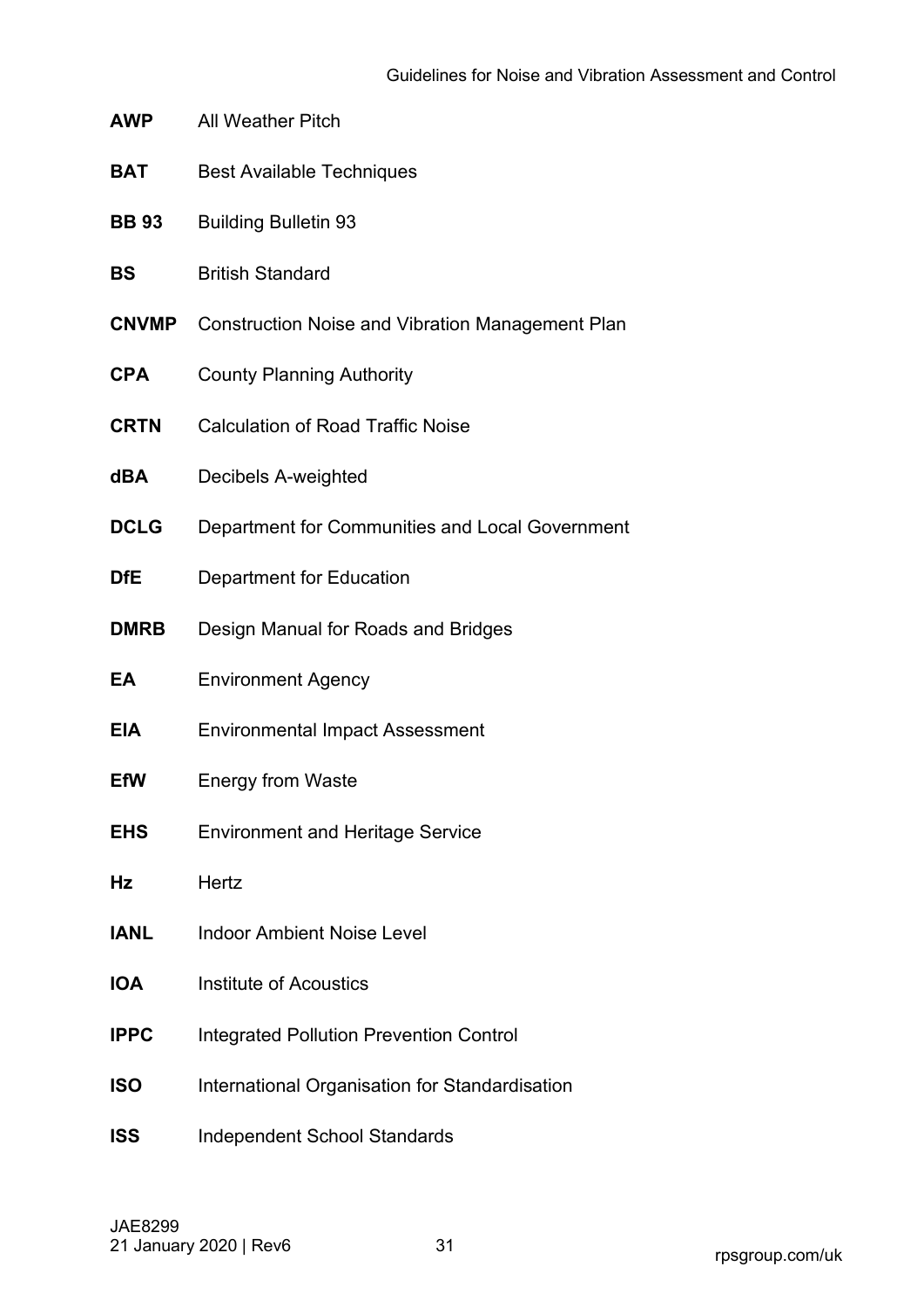- **LOAEL** Lowest Observed Adverse Effect Level
- **NOEL** No Observed Effect Level
- **NPPF** National Planning Policy Framework
- **NSR** Noise Sensitive Receptor
- **NPSE** Noise Policy Statement for England
- **MPA** Minerals Planning Authority
- **MRF** Material Recovery Facility
- **MUGA** Multi-use Games Area
- **NIA** Noise Impact Assessment
- **ONVMP** Operational Noise and Vibration Management Plan
- **PPG 24** Planning Policy Guidance 24: Planning and Noise
- **PPG-M** Planning Practice Guidance for Minerals
- **PPG-N** Planning Practice Guidance Noise
- **PPV** Peak Particle Velocity
- **SEPA** Scottish Environment Protection Agency
- **SOAEL** Significant Observed Adverse Effect Level
- **SPR** School Premises Regulations
- **UAE** Unacceptable Adverse Effect
- **VDV** Vibration Dose Value
- **WHO** World Health Organization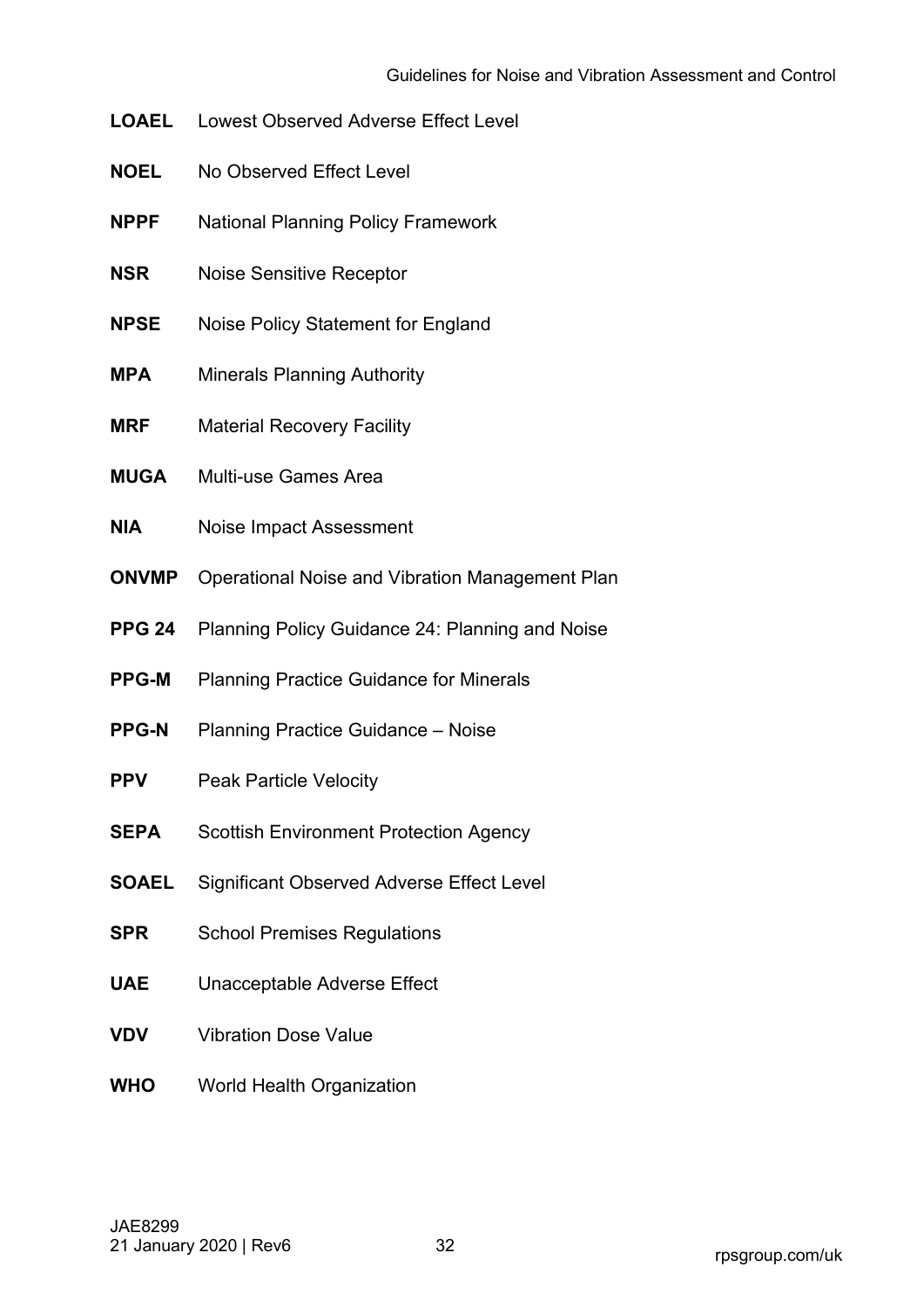- <span id="page-36-1"></span><span id="page-36-0"></span>1 Surrey County Council. Guidelines for Noise Control, Minerals and Waste Disposal. 1994. [\[back to reference 1 link\]](#page-4-2)
- 2 Appropriately qualified and experienced acoustician relevant degree; at least 5 years direct experience; Member or better of the Institute of Acoustics; preferably, company or individual member of the Association of Noise Consultants [\[back to](#page-5-2)  [reference 2 link\]](#page-5-2)
- 3 Department for Communities and Local Government. Planning Practice Guidance – Minerals. Revision date 17/10/2014. [\[back to reference 3 link\]](#page-8-0)
- assessing industrial and commercial sound. [<mark>back to reference 4 link]</mark> 4 British Standards Institution. British Standard 4142:2014. Methods for rating and
- <u>[to reference 5 link](#page-10-1)</u>] 5 Environment Agency. Onshore Oil & Gas Sector Guidance. Version 1. 2016. [back]
- calculation. 1996. [<mark>back to reference 6 link</mark>] 6 International Organization for Standardization. ISO 9613-2:1996. Acoustics - Attenuation of sound during propagation outdoors - Part 2: General method of
- 2000. [<u>back to reference 7 link</u>] 7 Berglund, B. et al. Guidelines for Community Noise. World Health Organisation.
- Europe. World Health Organisation. 2009. [\[back to reference 8 link](#page-16-2)] 8 European Centre for Environment and Health. Night Noise Guidelines (NNGL) for
- <u>[reference 9 link](#page-18-4)]</u> 9 Department of Transport. Calculation of Road Traffic Noise. HMSO. 1988. [back to
- Part 7: Noise and Vibration. HMSO. November 2011. [\[back to reference 10 link](#page-18-5)] 10 Highways Agency. Design Manual for Roads and Bridges. Volume 11: Environmental Assessment. Section 3: Environmental Assessment Techniques.
- [implications.pdf](https://www.sportengland.org/media/4515/agp-acoustics-planning-implications.pdf) <u>[\[back to reference 11 link](#page-20-0)</u>] 11 Sports England. [https://www.sportengland.org/media/4515/agp-acoustics-planning-](https://www.sportengland.org/media/4515/agp-acoustics-planning-implications.pdf)
- <u>[link](#page-22-2)</u>] 12 The Building Regulations 2010. Approved Document E: Resistance to the Passage of Sound. Office of the Deputy Prime Minster. 2010. [\[back to reference 12](#page-22-2)
- (BB 93 2015). 2015. [\[back to reference 13 link](#page-22-3)] 13 Department of Education and the Education Funding Agency. Building Bulletin 93
- reduction for buildings. 2014. <u>[\[back to reference 14 link](#page-23-0)</u>] 14 British Standards Institution BS 8233:2014. Guidance on sound insulation and noise